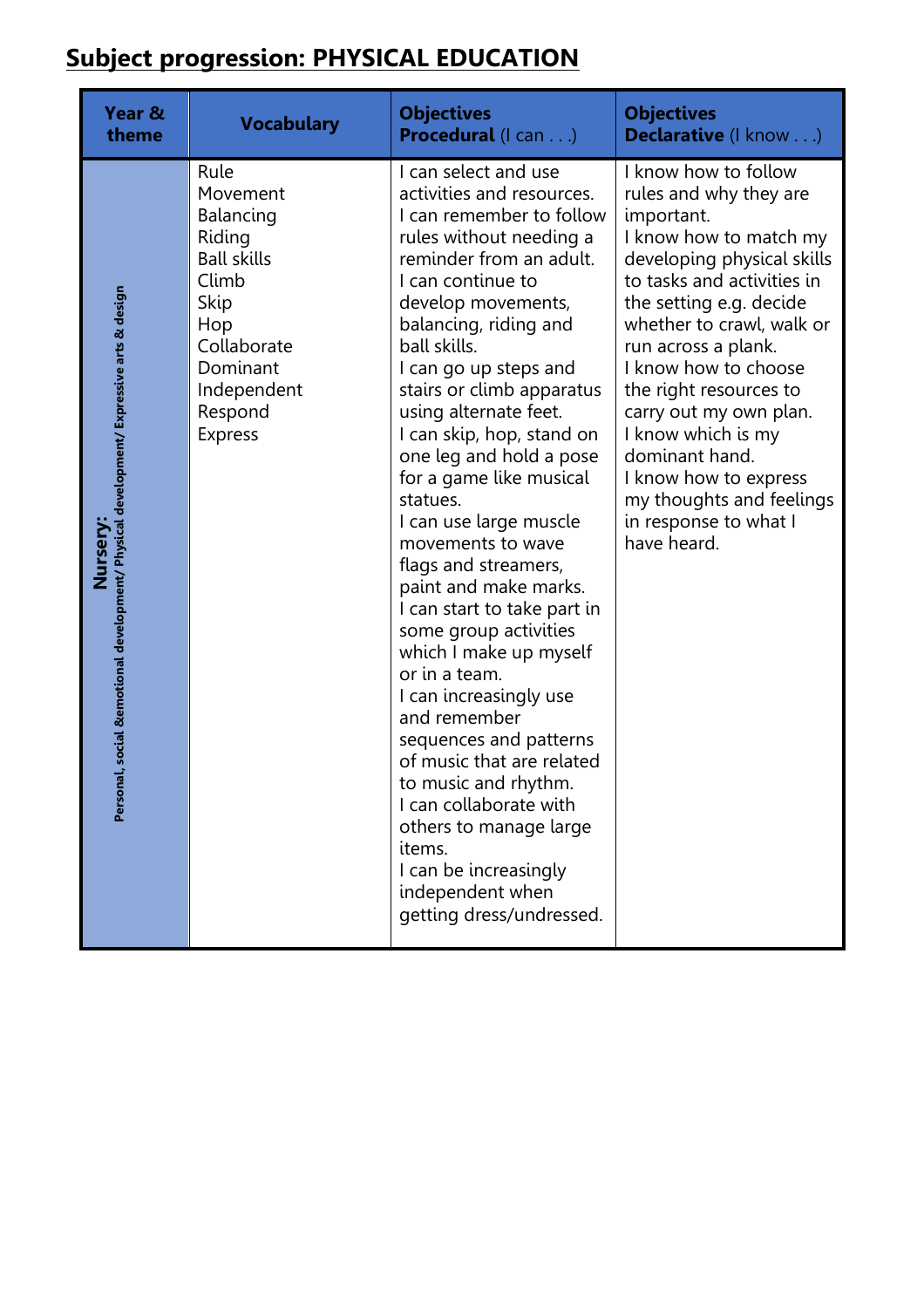| Health       |
|--------------|
| Wellbeing    |
| Roll         |
| Crawl        |
| Walk         |
| Jump         |
| Run          |
| Hop          |
| Skip         |
| Climb        |
| Control      |
| Grace        |
| Strength     |
| Balance      |
| Coordination |
| Agility      |
| Ideas        |
| Feelings     |
| Collaborate  |
| Share        |
| Express      |
| Respond      |

I can manage my own personal hygiene needs. I can revise and refine the fundamental movement skills I have already acquired (rolling, crawling, walking, jumping, running, hopping, skipping, climbing). I can progress towards a more fluent style of moving with developing control and grace. I can develop overall body strength, balance, coordination and agility. I can use my core muscle strength to achieve good posture when sitting. I can combine different movements with ease and fluency. I can confidently and safely use a range of large and small apparatus. I can explore, use and refine a variety of artistic effects to express my ideas and feelings. I can create collaboratively, sharing ideas, resources and skills. I can listen attentively, move to and talk about music, expressing my feelings and responses. I can watch and talk about dance and performance art, expressing their feelings and responses. I can explore and engage in music making and dance, performing solo or in groups.

I know and talk about the different factors that support overall health and well -being. I know how to build on previous learning, refining ideas and developing their ability to represent them.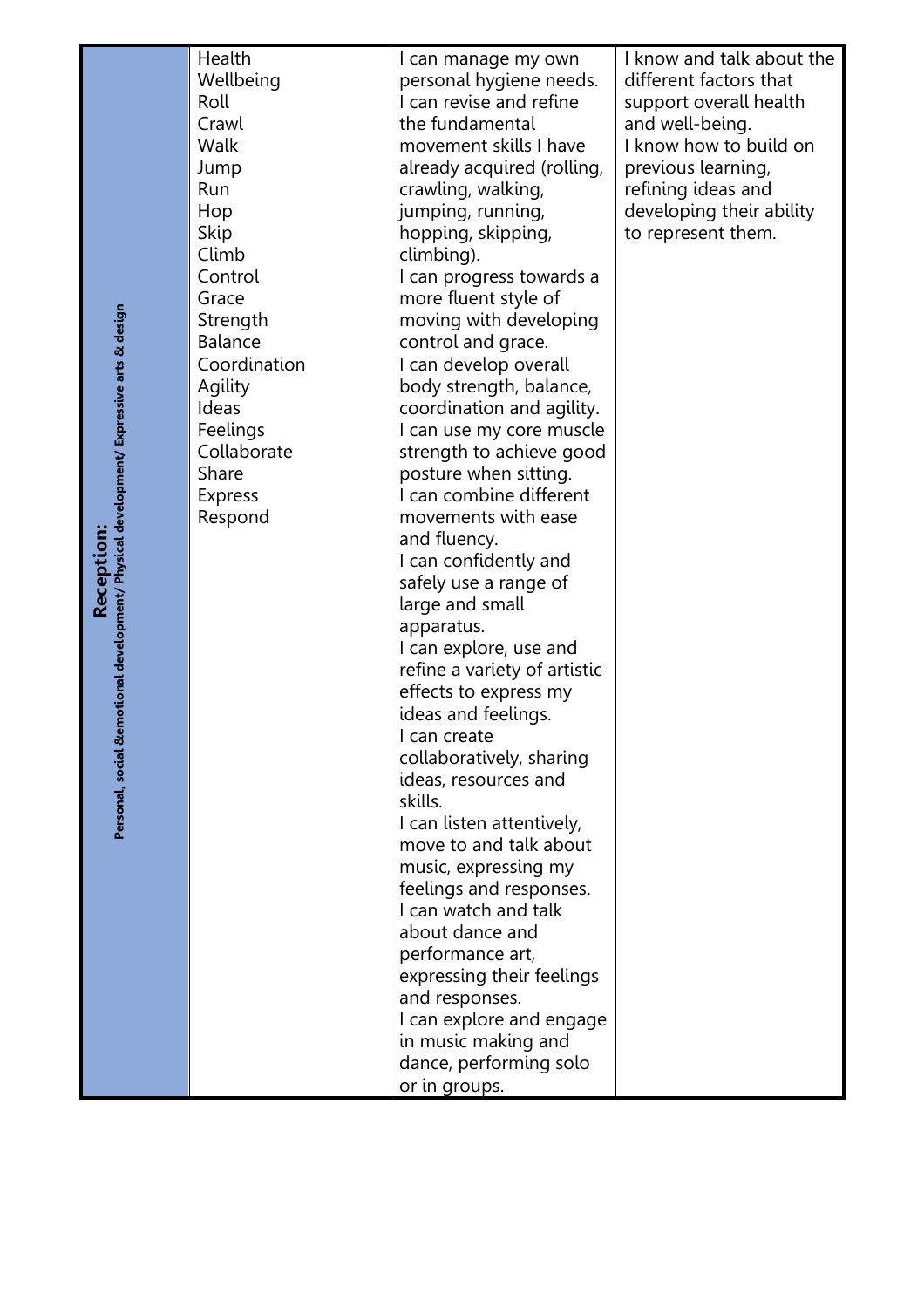| Gymnastic- body<br>management<br>Tension<br>Spiky<br><b>Stillness</b><br><b>Balance</b><br>Extension<br>Roll<br>Spin<br>Turn<br>Travel<br>Jump<br>Sequences<br>Link<br>Range<br>Confidence<br>Quality<br>Smooth<br>Next step<br>Improve | <u>Gymnastic- body</u><br>management<br>I can balance using small<br>and large body parts.<br>I can link 2 balances.<br>I can copy a sequence<br>and perform a sequence.<br>I can explain what makes<br>a good sequence.                                                                | <u> Gymnastic- body</u><br>management<br>I know, use and<br>demonstrate small and<br>large body parts.<br>I know how to link static<br>positions.<br>I know how to perform a<br>learnt sequence.<br>I know how to perform<br>an original 3-part<br>sequence.<br>I know how to evaluate<br>and perform original<br>sequence. |
|-----------------------------------------------------------------------------------------------------------------------------------------------------------------------------------------------------------------------------------------|-----------------------------------------------------------------------------------------------------------------------------------------------------------------------------------------------------------------------------------------------------------------------------------------|-----------------------------------------------------------------------------------------------------------------------------------------------------------------------------------------------------------------------------------------------------------------------------------------------------------------------------|
| Games-locomotion<br>Space<br>Awareness<br>Speed<br>Direction<br>Move<br>Imagination<br>Effort<br>Creativity<br>Effective<br>Agility<br>Shifting weight<br>Changing weight<br>distribution<br>Change                                     | Games-locomotion<br>I can use a variety of<br>movements and move<br>effectively.<br>I can move sideways and<br>in a straight line.<br>I can change direction<br>(quickly) whilst moving.                                                                                                | Games-locomotion<br>I know a variety of ways<br>to move.<br>I know how to<br>investigate moving in a<br>straight line and<br>sideways.<br>I know how to change<br>direction while moving<br>and how to be aware of<br>space.                                                                                                |
| Dance-Interpretive<br><u>dance</u><br>Feelings<br>Response<br>Alter<br>Listen<br>React<br>High<br>Low<br>Levels<br>Originality<br>Different<br>Combination<br>Link<br>Expression<br>Feedback<br>Performance<br>Level                    | Dance-Interpretive dance<br>I can move appropriately<br>to stimuli and with<br>music.<br>I can alter speed and<br>move freely on different<br>levels.<br>I can change direction<br>with purpose and<br>randomly.<br>I can link 2 or more<br>movements together<br>and repeat sequences. | Dance-Interpretive dance<br>I know how to respond<br>to stimuli and how to be<br>aware of different levels<br>in dance.<br>I know how to use space<br>and direction when<br>responding to stimuli.<br>I know how to link 2<br>movements in a<br>sequence and how to<br>repeat combinations.                                 |

**Year 1:**<br>Gym: body management/ floor exercises/flight<br>Games: locomotion/ object control/ net, wall/ sending & receiving<br>Dance: Interpretive/ performance<br>Athletics: indoor **Gym: body management/ floor exercises/flight Games: locomotion/ object control/ net, wall/ sending & receiving Dance: Interpretive/ performance Athletics: indoor**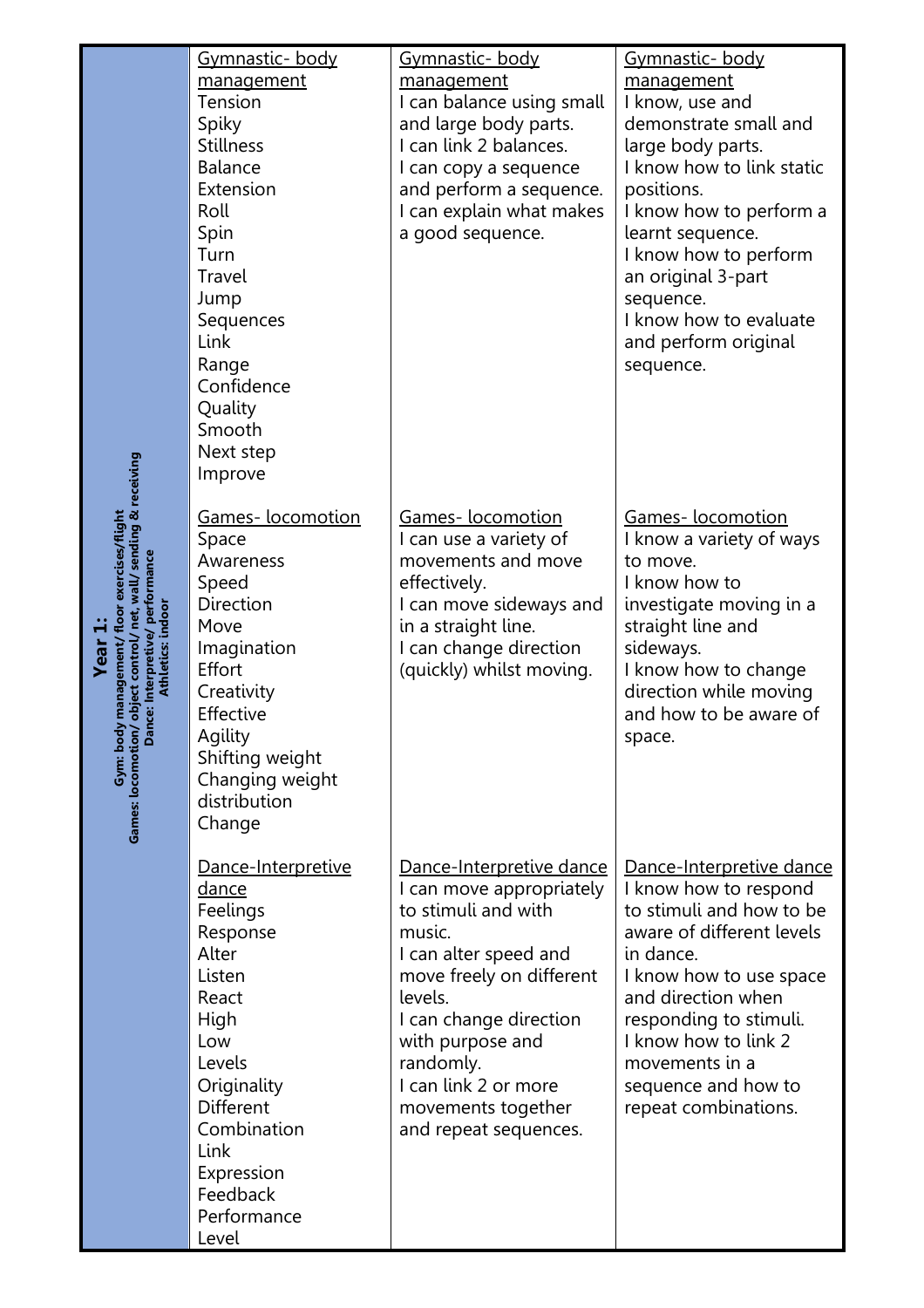| Precision<br>Movement<br>Fluidity                                                                                                                                                         |                                                                                                                                                                                                                                                                    |                                                                                                                                                                                                                                                                                                                            |
|-------------------------------------------------------------------------------------------------------------------------------------------------------------------------------------------|--------------------------------------------------------------------------------------------------------------------------------------------------------------------------------------------------------------------------------------------------------------------|----------------------------------------------------------------------------------------------------------------------------------------------------------------------------------------------------------------------------------------------------------------------------------------------------------------------------|
| Athletics-indoor<br>Distance<br>Height<br>Power<br>Bend<br>Stretch<br>Explosion<br>Effective<br>Straight<br>Pace<br>Slow<br>Heart rate<br><b>Distance</b><br>Power<br>Accurate<br>Control | Athletics-indoor<br>I can demonstrate a<br>variety of jumps.<br>I can demonstrate basic<br>principles and identify<br>the most efficient<br>movement.<br>I can change pace with<br>control.<br>I can throw an object in a<br>given direction with<br>some control. | Athletics-indoor<br>I know how to explore<br>and evaluate different<br>jumps.<br>I know basic principles of<br>jumping for height.<br>I know how to explore<br>movement in a straight<br>line.<br>I know how to have an<br>awareness of speed.<br>I know how to throw for<br>different purposes and<br>throw with control. |
| <u> Gymnastic – floor</u><br>Posture<br><b>Fluid</b><br>Precise<br>Purpose<br>Rolling<br>Steady<br>Movement<br>Explore<br>Log roll<br>Dish and hollow<br>Egg roll                         | Gymnastic - floor<br>I can move in different<br>ways and adapt<br>movements.<br>I can move confidently<br>and safely.<br>I can copy and create a<br>sequence.<br>I can perform different<br>rolls and begin to roll<br>with control.                               | <u> Gymnastic – floor</u><br>I know effective<br>gymnastic movements.<br>I know how to step<br>correctly.<br>I know what makes a<br>good balance and how<br>to create a sequence of<br>balance.<br>I know how to use<br>different rolls.                                                                                   |
| Dance- performance<br>dance<br>Imagination<br>Performance<br>Interesting Purpose<br>Timing<br>In order<br>Elegance<br>Combination<br>Expression                                           | Dance- performance<br>dance<br>I can move in different<br>ways.<br>I can move with control.<br>I can perform sequence<br>in time with others.<br>I can perform and copy a<br>sequence of moves.                                                                    | Dance- performance<br>dance<br>I know how to explore<br>moving to music.<br>I know how to use<br>elements of dance in<br>movement.<br>I know to perform a<br>sequence of movements.<br>I know to create an<br>original sequence.<br>I know how to perform in<br>time to music.                                             |
| <u>Gym- Flight</u><br>Height<br>Length<br>Jump<br>Tension<br>Tuck<br>Straddle                                                                                                             | <u>Gym- Flight</u><br>I can demonstrate<br>effective jumping and<br>landing technique safely.<br>I can jump and land from<br>different points.                                                                                                                     | <u>Gym- Flight</u><br>I know how to explore<br>jumping and know the<br>principles of take-off and<br>landing.                                                                                                                                                                                                              |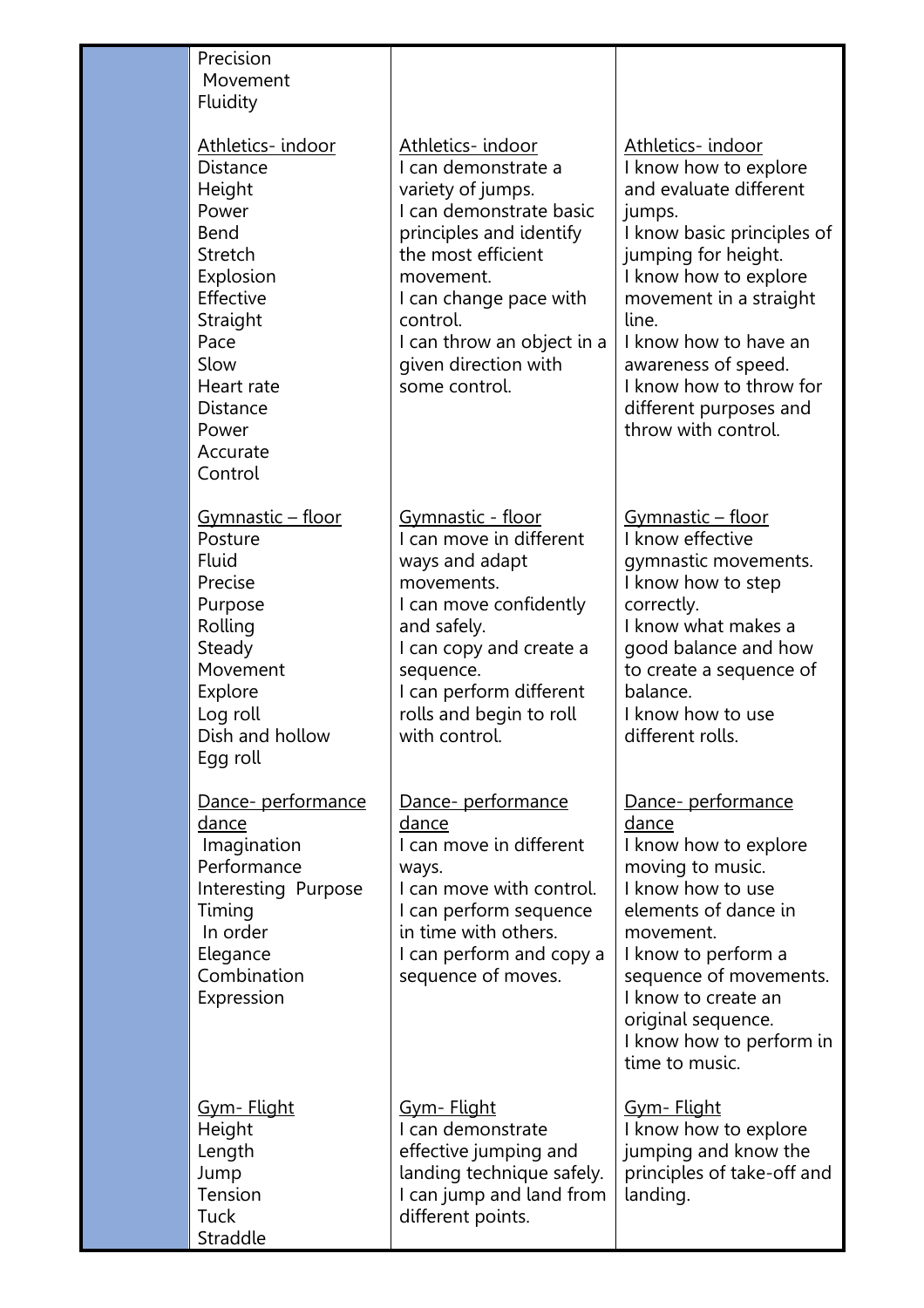| Turn<br>Position                                                                                                                  | I can explore basic<br>shapes.<br>I can turn/spin and stop.<br>I can show a 5-part<br>sequence.                                                                                                                                                                                   | I know how to use<br>different take-off and<br>landing points.<br>I know how to alter<br>shapes in the air.<br>I know how to turn using<br>good technique.                                                                                                                      |
|-----------------------------------------------------------------------------------------------------------------------------------|-----------------------------------------------------------------------------------------------------------------------------------------------------------------------------------------------------------------------------------------------------------------------------------|---------------------------------------------------------------------------------------------------------------------------------------------------------------------------------------------------------------------------------------------------------------------------------|
| Games- object control<br>Control<br>Concentration<br>Care<br>Space<br>Precision<br><b>Bounce</b><br>Closeness<br>Tight<br>Explore | Games- object control<br>I can move while<br>balancing an object<br>using both sides of my<br>body.<br>I can control an object in<br>a variety of ways when<br>moving in a straight line<br>and changing direction.<br>I can control object with<br>equipment.                    | Games- object control<br>I know how to explore<br>ways of moving an<br>object.<br>I know how to use both<br>sides of my body to<br>move an object.<br>I know how to keep<br>control whilst changing<br>direction.<br>I know how to control<br>object using a stick or a<br>bat. |
| Games Net/wall<br>Sending and<br>receiving<br>Power                                                                               | Games Net/wall<br>I can show basic levels of<br>hand/eye coordination.<br>I can roll and throw with<br>accuracy.<br>I can show racket control<br>and a certain level of<br>comfort.<br>I can push and control<br>ball with a racket.<br>I can hit a rolling ball<br>with control. | <b>Games Net/wall</b><br>I know how to develop<br>hand/eye coordination.<br>I know how to hold a<br>tennis racket effectively.<br>I know how the hitting<br>position and how to<br>strike a moving ball.<br>I know how to combine<br>racket and hand/eye<br>coordination.       |
| <u>Games- sending &amp;</u><br><u>receiving</u><br>Stop<br>Practice<br>Feel<br>Watching                                           | <u>Games- sending &amp;</u><br><u>receiving</u><br>I can roll an object in a<br>given direction.<br>I can select appropriate<br>speed and roll with<br>increased accuracy.<br>I can throw different<br>objects accurately to<br>myself and at a target<br>accurately.             | <u>Games- sending &amp;</u><br>receiving<br>I know how to roll an<br>object and stop it with<br>control.<br>I know how to receive<br>with consistency.<br>I know how to throw and<br>control an object on my<br>own and with a partner.                                         |
| Games-locomotion<br>Reaction<br>Push off<br>Arm swing<br>Strength                                                                 | Games-locomotion<br>I can move forward at<br>varying speeds.<br>I can move explosively.<br>I can move at a low level.<br>I can link 2 forms of<br>movement.                                                                                                                       | <b>Games-</b> locomotion<br>I know how to move<br>forward fluently.<br>I know how to move<br>explosively with control.<br>I know how to select<br>appropriate movements.                                                                                                        |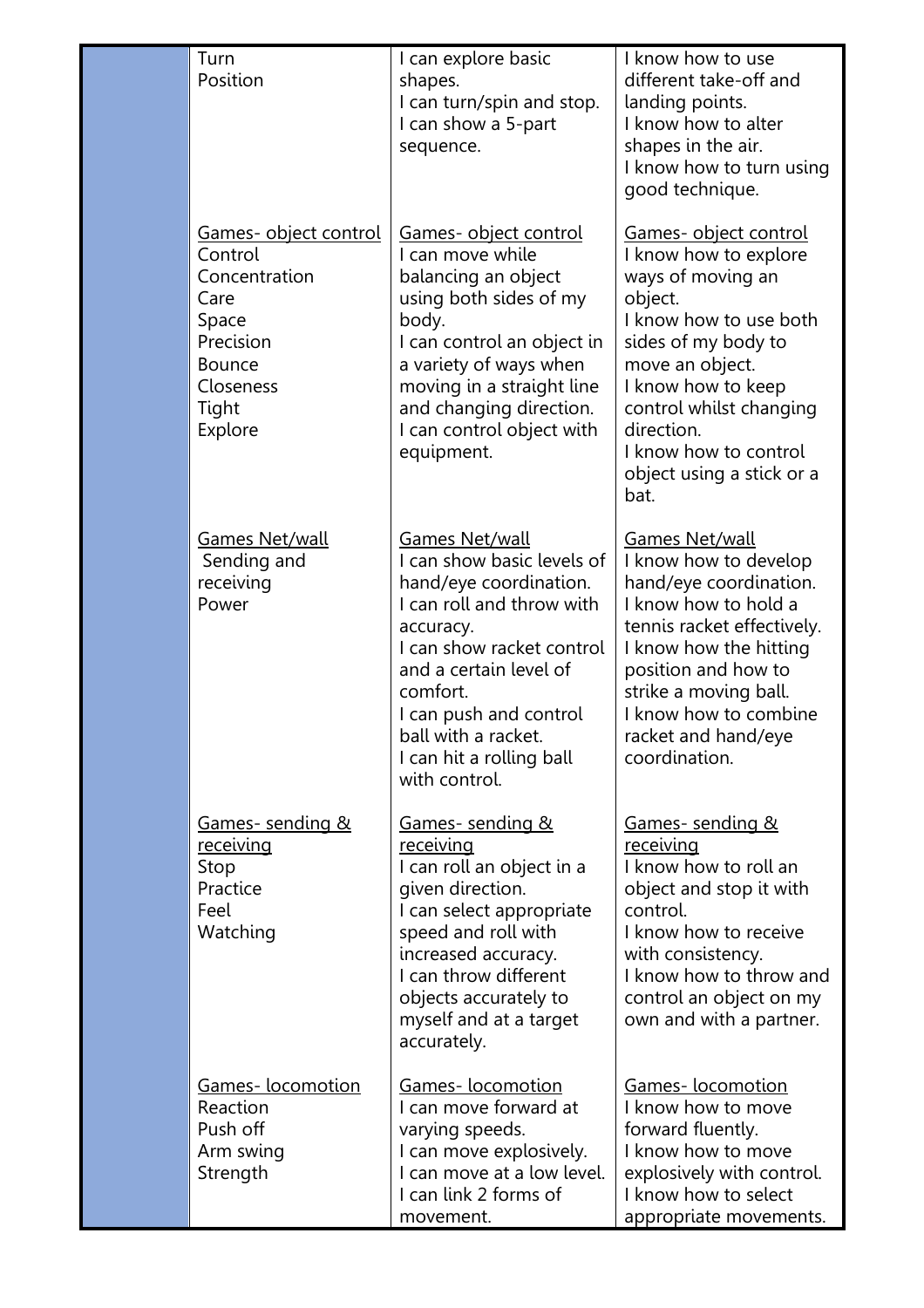I can link movements with agility and fluency. I know how to link explosive movements. I know how to control movement effectively.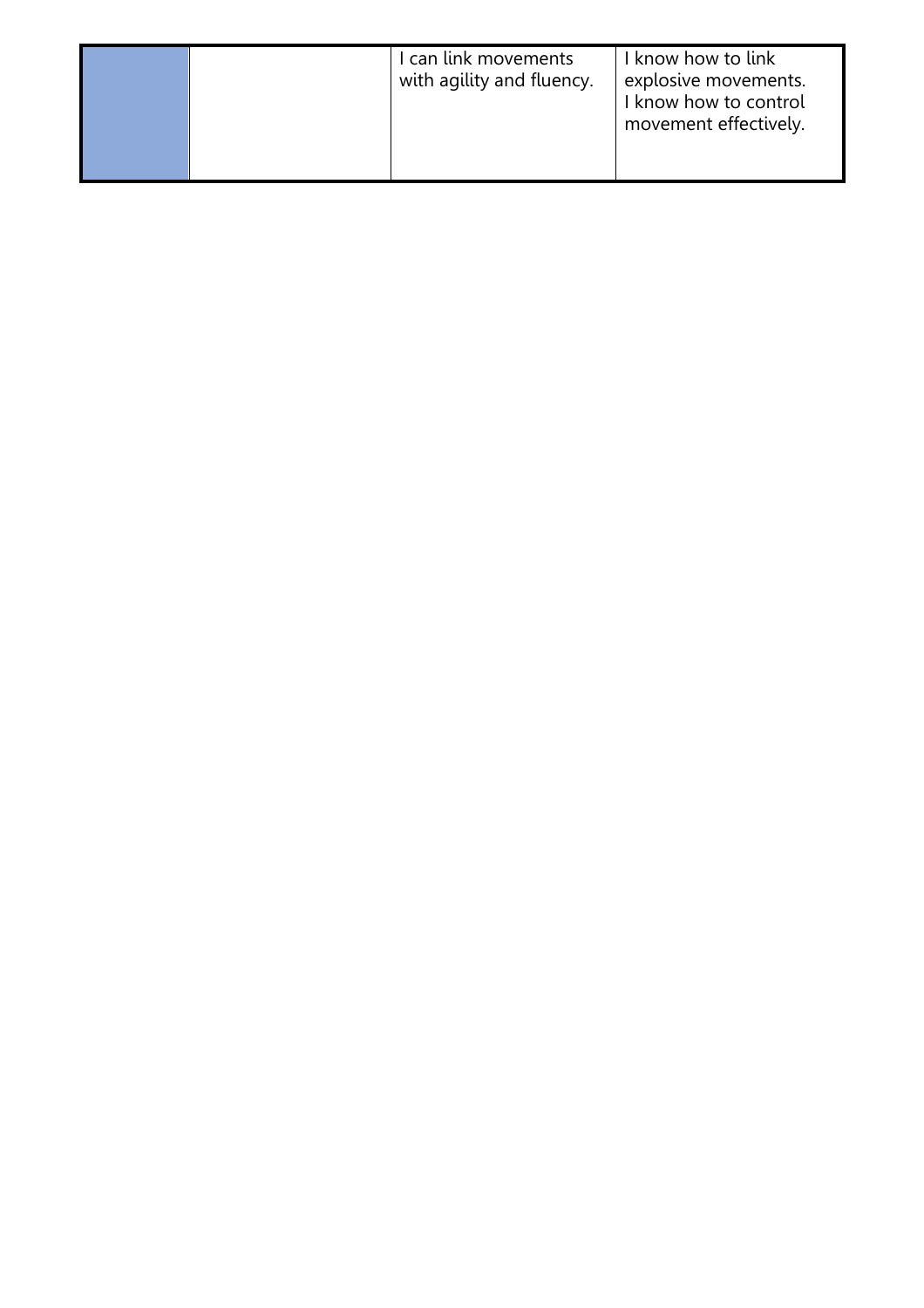|                             | <u>Gym-body</u><br>management<br>As year 1                                                                                                                                                                                                             | Gym- body management<br>I can balance using a<br>range of small body and<br>large parts with tension.<br>I can copy a sequence<br>with linking movement.<br>I can use linking<br>movements to create a<br>sequence.<br>I can give feedback.                                                                                                  | Gym- body management<br>I know and use and small<br>and large body parts.<br>I know how to perform a<br>learnt sequence.<br>I know how to link 3<br>static positions and<br>perform an original 3-<br>part sequence.<br>I know how to evaluate<br>and perform original<br>sequence.                                                                                                                                   |
|-----------------------------|--------------------------------------------------------------------------------------------------------------------------------------------------------------------------------------------------------------------------------------------------------|----------------------------------------------------------------------------------------------------------------------------------------------------------------------------------------------------------------------------------------------------------------------------------------------------------------------------------------------|-----------------------------------------------------------------------------------------------------------------------------------------------------------------------------------------------------------------------------------------------------------------------------------------------------------------------------------------------------------------------------------------------------------------------|
| Athletics: indoor & outdoor | Games-object control<br><b>Stance</b><br>Position<br>Accuracy<br>Power<br>Control<br>Direction Awareness<br>Control<br>Close<br><b>Steadiness</b><br>Speed<br>Precision<br><b>Balance Coordination</b><br>Concentration<br><b>Cooperation Patience</b> | <b>Games-object control</b><br>I can roll and control<br>with some accuracy.<br>I can use equipment to<br>send and control an<br>object.<br>I can move with an<br>object and change<br>direction whilst keeping<br>control.<br>I can move an object<br>with control at speed.                                                                | Games-object control<br>I know how to roll and<br>receive with control.<br>I know how to use<br>equipment to send and<br>receive.<br>I know how to control an<br>object whilst moving<br>using body part.<br>I know how to use<br>equipment to control an<br>object whilst moving.<br>I know how to use<br>equipment to balance an<br>object.<br>I know how to send/<br>receive and control an<br>object on the move. |
|                             | Dance-Interpretive<br><u>dance</u><br>Mood<br>Response                                                                                                                                                                                                 | Dance- Interpretive<br>dance<br>I can move freely and<br>appropriately in<br>response to stimuli.<br>I can copy and<br>remember appropriate<br>movements.<br>I can move freely using<br>different levels.<br>I can copy and<br>remember dance moves.<br>I can create and perform<br>a dance sequence and<br>show elements of<br>performance. | Dance- Interpretive<br>dance<br>I know how to respond<br>to stimuli.<br>I know how to be aware<br>of different levels in<br>dance.<br>I know how to use space<br>and direction when<br>responding to stimuli.<br>I know how to link<br>movements in a<br>sequence and how to<br>repeat combinations.                                                                                                                  |
|                             | Athletics-indoor<br>Improve Technique<br>Spring<br>Reach<br>Straight line Pumping<br>Forward                                                                                                                                                           | <u>Athletics- indoor</u><br>I can demonstrate<br>principles of jumping for<br>distance and height.<br>I can run with good<br>posture and balance and                                                                                                                                                                                         | Athletics-indoor<br>I know the basic<br>technique of jumping for<br>distance and height.                                                                                                                                                                                                                                                                                                                              |

**Year 2:**<br>Games: Object control/ sending and receiving/ net, wall/ locomotion agility, locomotion<br>Danier control/ sending and receiving/ net, wall/ locomotion agility, locomotion<br>Dathletics: indoor *e* performance **Gym: body management/ floor exercises/flight Games: Object control/ sending and receiving/ net, wall/ locomotion agility, locomotion Dance: Interpretive/ performance**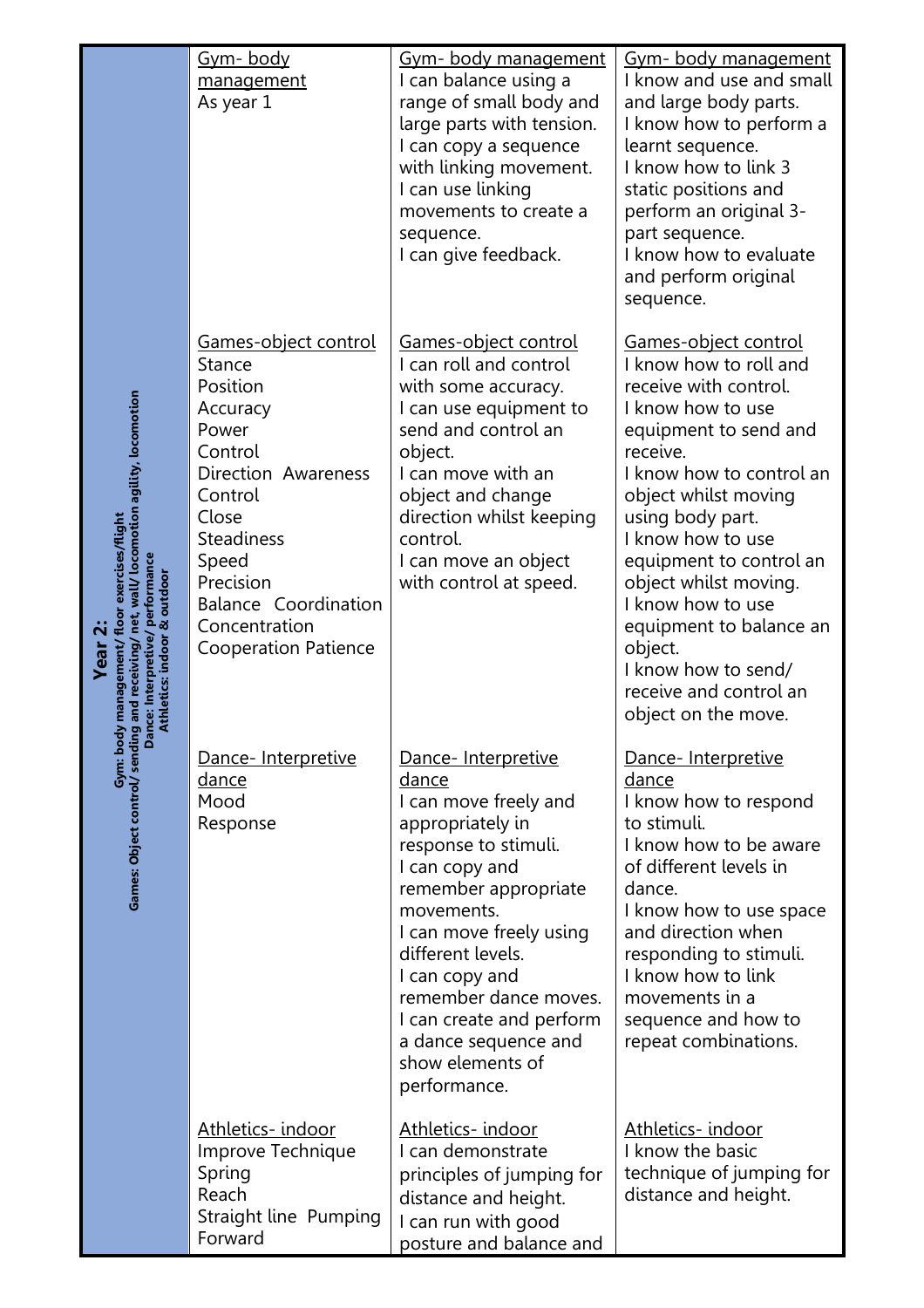| Select Concentrate<br>Strong<br>Momentum                                                                                                          | apply technique in a<br>race.<br>I can use technique to<br>throw accurately and for<br>distance.                                                                                                                                                                      | I know and use an<br>effective running<br>technique<br>I know how to throw with<br>accuracy and power.                                                                                                                                                                                         |
|---------------------------------------------------------------------------------------------------------------------------------------------------|-----------------------------------------------------------------------------------------------------------------------------------------------------------------------------------------------------------------------------------------------------------------------|------------------------------------------------------------------------------------------------------------------------------------------------------------------------------------------------------------------------------------------------------------------------------------------------|
| <u>Gym-floor exercises</u><br><b>Fluid</b><br>Smooth<br>Spiky                                                                                     | <u> Gym- floor exercises</u><br>I can move with control<br>and adapt movements.<br>I can roll confidently with<br>control.<br>I can perform a simple<br>sequence link parts of<br>the sequence with<br>control.                                                       | <u>Gym-floor exercises</u><br>I know how to use, adapt<br>and perform different<br>gymnastic movements.<br>I know how to use and<br>perform different rolls.<br>I know how to create and<br>perform a simple and<br>complex sequence.                                                          |
| Dance- Performance<br><u>dance</u><br>Energy<br>React<br>Intensity                                                                                | Dance- Performance<br>dance<br>I can create and copy a<br>basic dance move.<br>I can perform sequence<br>in time with others.<br>I can create an original<br>sequence of movements<br>and work collaboratively<br>to adapt it.<br>I can move in time to the<br>music. | Dance- Performance<br>dance<br>I know how to explore<br>and learn dance moves.<br>I know how to perform a<br>sequence of movements<br>and create an original<br>sequence, in time to<br>music.                                                                                                 |
| <u>Gym-flight</u><br>Safety<br>Graceful<br>Rigid<br>Poise<br>Spin<br>Imagination<br>Teamwork<br>Communication<br><b>Shapes</b><br>Unison<br>Canon | <u>Gym-flight</u><br>I can consistently<br>demonstrate principles<br>of take-off and landing<br>safely.<br>I can link jump and roll<br>and can spin.<br>I can perform a sequence<br>with control.<br>I can give accurate<br>feedback and can adapt<br>a sequence.     | <u>Gym-flight</u><br>I know the principles of<br>take-off and landing.<br>I know how to alter<br>shapes in the air.<br>I know how to explore<br>basic linking movements<br>and create a simple<br>sequence.<br>I know how to refine and<br>adapt a simple sequence.                            |
| Games- sending and<br>receiving<br>Timing<br>Decision<br>Choice<br>Target<br>Follow through<br>Focus<br>Hand-eye<br>coordination                  | Games-sending and<br><u>receiving</u><br>I can send and receive<br>consistently.<br>I can strike an object<br>(ball) towards a target<br>consistently.<br>I can roll accurately.<br>I can bounce and catch<br>consistently.                                           | <u>Games- sending and</u><br><u>receiving</u><br>I know the basic<br>principles of sending and<br>receiving.<br>I know an effective<br>striking technique and<br>how to apply it.<br>I know how to roll with<br>accuracy.<br>I know how to bounce a<br>ball accurately to myself<br>and catch. |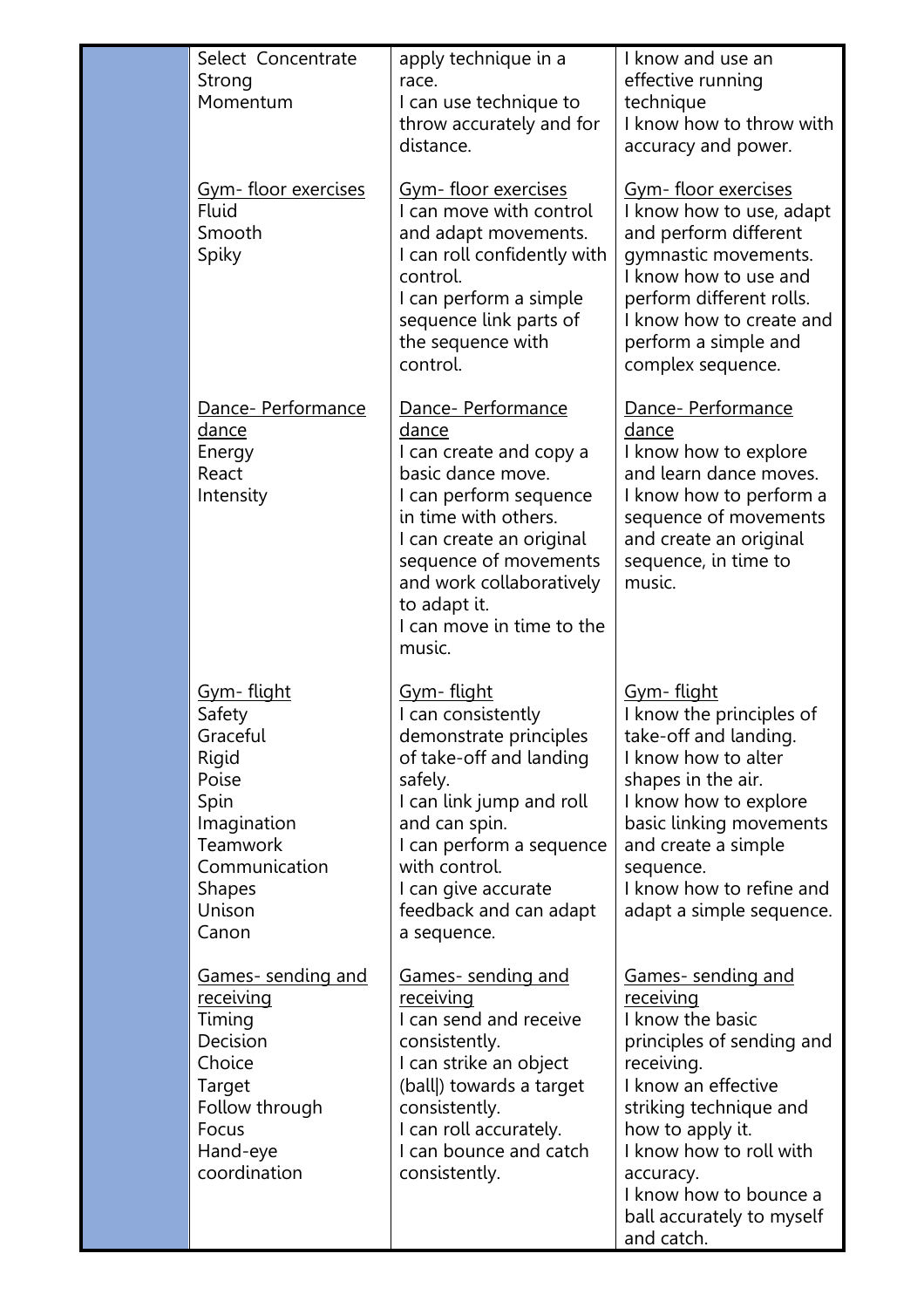| Games-New/wall<br>Position                                                                | <b>Games- New/wall</b><br>I can catch after a<br>bounce and without a<br>bounce.<br>I can hold a racket<br>effectively and show<br>control.<br>I can hit a ball accurately<br>with and without a<br>bounce.<br>I can react and adapt to<br>different situations.                                                   | Games-New/wall<br>I know how to develop<br>and improve my hand /<br>eye coordination.<br>I know how to develop<br>and improve my racket<br>skills.<br>I know how to hit with<br>control.                                                                                                                                                           |
|-------------------------------------------------------------------------------------------|--------------------------------------------------------------------------------------------------------------------------------------------------------------------------------------------------------------------------------------------------------------------------------------------------------------------|----------------------------------------------------------------------------------------------------------------------------------------------------------------------------------------------------------------------------------------------------------------------------------------------------------------------------------------------------|
| <u>Games-Locomotion</u><br><u>agility</u><br>Evade                                        | <b>Games-Locomotion</b><br><u>agility</u><br>I can move in various<br>ways easily.<br>I can move effectively in<br>a straight line and<br>sideways, including<br>changing direction.<br>I can apply agility to<br>game situations.                                                                                 | <b>Games-Locomotion</b><br><u>agility</u><br>I know a variety of ways<br>to move.<br>I know how to move<br>effectively in a straight<br>line.<br>I know how to explore<br>sideways movement.<br>I know how to change<br>direction effectively.<br>I know how to use<br>evasion and special<br>awareness skills.<br>I know how to apply<br>agility. |
| <b>Games-Locomotion</b><br>As above                                                       | Games-Locomotion<br>I can move in various<br>ways easily.<br>I can move effectively in<br>a straight line.<br>I can use effective<br>technique when moving<br>sideways.<br>I can change direction<br>effectively.<br>I can apply agility to<br>game situations.<br>I can apply agility to<br>different situations. | <b>Games-Locomotion</b><br>I know a variety of ways<br>to move.<br>I know how to move<br>effectively in a straight<br>line and sideways.<br>I know how to change<br>direction effectively.<br>I know how to use<br>evasion and special<br>awareness skills and<br>apply agility.                                                                   |
| <u>Athletics</u><br>Safety<br>Energy<br>Effort<br>Drive<br>Accelerate Decelerate<br>Angle | <u>Athletics</u><br>I can explain difference<br>between jumping for<br>height and distance.<br>I can demonstrate<br>principles of jumping<br>and jump far and high.<br>I can respond quickly to<br>stimulus.                                                                                                       | <b>Athletics</b><br>I know the basic<br>principles of jumping<br>and how to use jumping<br>movements.<br>I know how to accelerate<br>and decelerate rapidly.<br>I know how to develop<br>my running technique.                                                                                                                                     |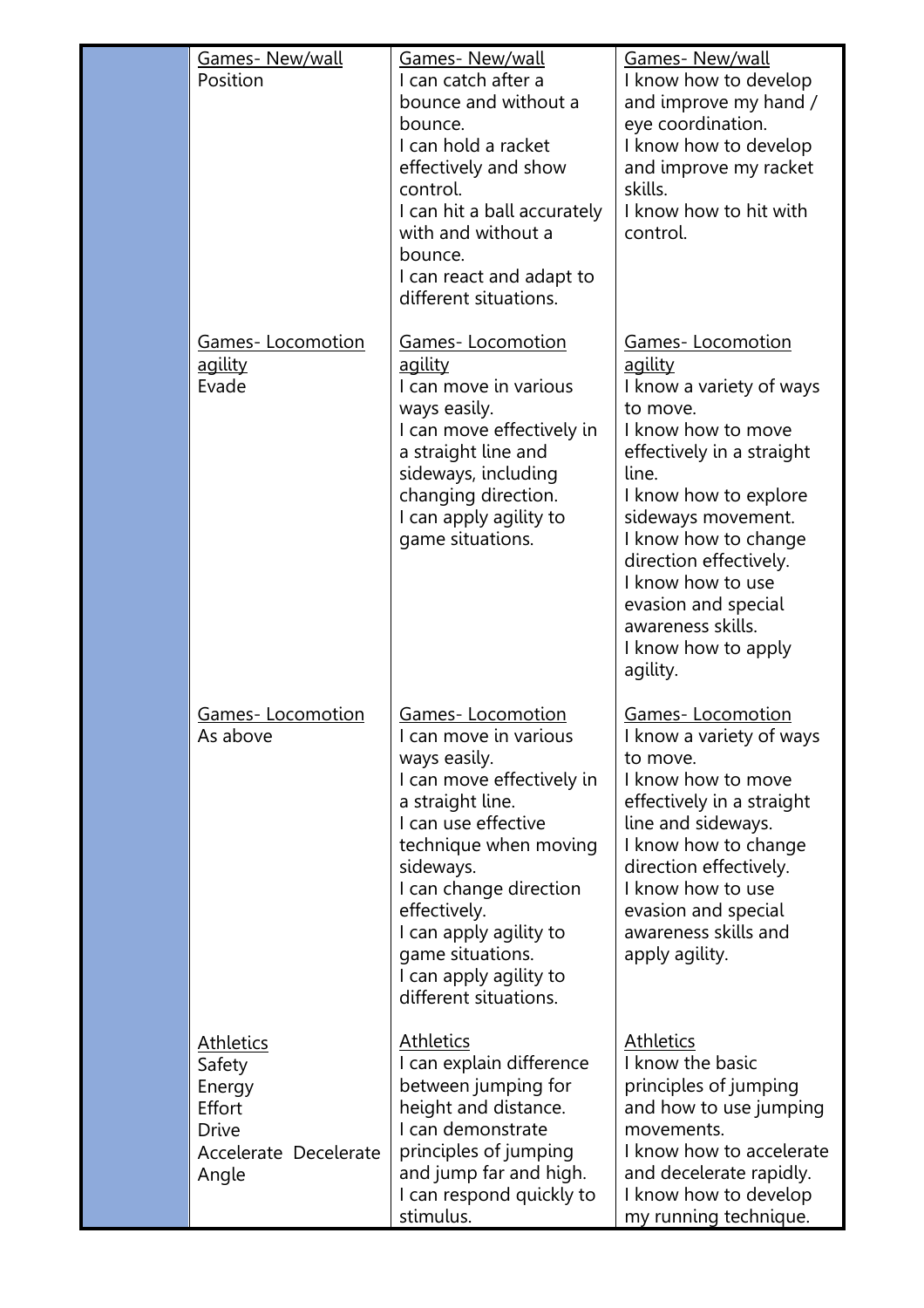I can use correct running | I know different ways of technique and show an awareness of speed. I can throw in different ways and demonstrate effective technique. I throwing and how to throw for distance effectively.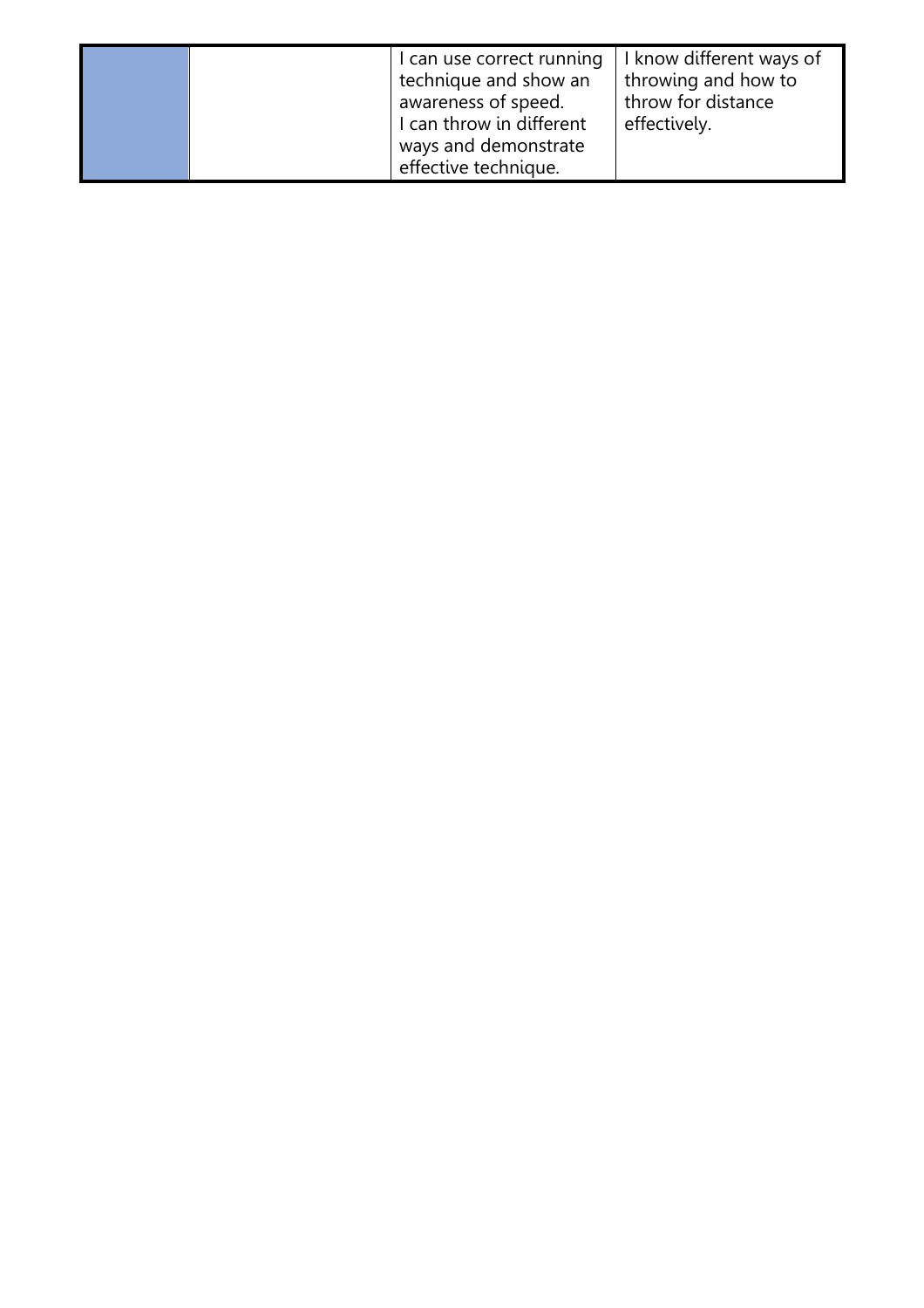| <b>Body management</b><br>Tension<br><b>Stillness</b><br>Creativity<br>Unique<br>Safety<br>Range<br>Variety<br>Rules<br>Sequence<br><b>Stillness</b><br>Fluidity<br>Quality<br>Performance                  | <b>Body management</b><br>I can show a variety of<br>balances (including<br>apparatus).<br>I can show creativity,<br>variety and tension.<br>I can introduce extra<br>linking movements.<br>I can perform a sequence<br>using a range of<br>different balances and<br>movement                                                         | <b>Body management</b><br>I know what large and<br>small body parts are.<br>I know what tension<br>means.<br>I know the rules of using<br>apparatus and how to<br>keep safe.<br>I know the different<br>names of balances                                                                                             |
|-------------------------------------------------------------------------------------------------------------------------------------------------------------------------------------------------------------|----------------------------------------------------------------------------------------------------------------------------------------------------------------------------------------------------------------------------------------------------------------------------------------------------------------------------------------|-----------------------------------------------------------------------------------------------------------------------------------------------------------------------------------------------------------------------------------------------------------------------------------------------------------------------|
| Games - Invasion<br>Accurate<br>Concentrate<br>Control<br>Technique<br>Power<br>Space<br>Move<br>Constant<br>Evade<br>Surprise<br>Anticipation<br>Marking<br>Spatial awareness<br><b>Defenders</b><br>Speed | <u> Games – Invasion</u><br>I can send and control a<br>ball<br>I can move into space<br>and use evasion<br>strategies.<br>I can shadow opponents<br>and understand marking.<br>I can work together to<br>achieve a goal.                                                                                                              | <b>Games - Invasion</b><br>I know the difference<br>between attack and<br>defence.<br>I know basic throwing<br>and catching techniques.                                                                                                                                                                               |
| <b>Interpretive dance</b><br>Freely<br>Movement<br>Dance<br>Speed<br>Level<br>Direction<br>Precision<br>Originality<br>Composition<br>Linking<br>Shadow<br>Coordination<br>Canon<br>Expression              | Interpretive dance<br>I can translate stimuli to<br>dance moves and move<br>appropriately with<br>expression.<br>I can move at different<br>speeds, direction and<br>levels.<br>I can create a sequence<br>and perform with<br>control.<br>I can work with a partner<br>and a group to create<br>sequence.<br>I can describe my dance. | <u>Interpretive dance</u><br>I know how music makes<br>me feel and how I can<br>move to it to show<br>emotion.<br>I know how to change<br>direction, speed and<br>levels and know what<br>these mean.<br>I know different actions,<br>such as walk, skip, gallop.<br>I know what a sequence<br>is and how to perform. |
| Athletics, Indoor<br><b>Balance</b><br>Strength<br>Control<br>Wobble<br>Concentration<br>Agility                                                                                                            | Athletics, Indoor<br>I can hop and jump with<br>control and varying<br>speed.<br>I can perform a sequence<br>of steps.                                                                                                                                                                                                                 | Athletics, Indoor<br>I know different<br>sequences of hop, step<br>and jump.<br>I know some stretches.                                                                                                                                                                                                                |

**Year 3:**<br>Gym: body management/ floor exercises/flight<br>Games: Invasion/ net, wall/ striking & fielding<br>Dance: Interpretive/ performance<br>Athletics: indoor & outdoor **Gym: body management/ floor exercises/flight Games: Invasion/ net, wall/ striking & fielding Dance: Interpretive/ performance Athletics: indoor & outdoor**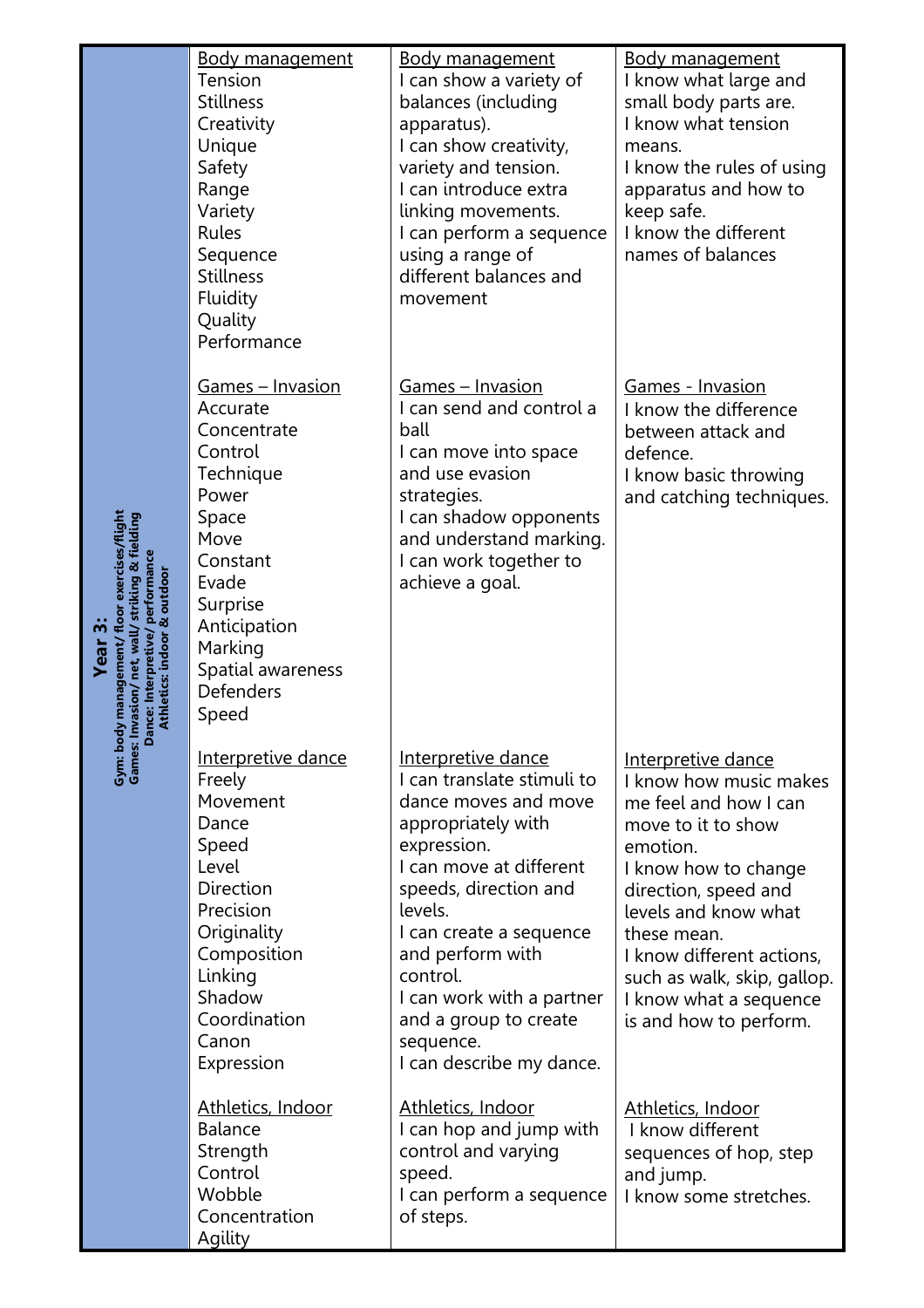| Pace<br>Speed<br>Posture<br>Consistent<br>Power<br>Aware<br>Coordination<br>Transfer                                                       | I can run effectively at<br>different speeds and<br>attempt sprinting<br>technique.<br>I can run over obstacles.<br>I can show elements of<br>good technique.<br>I know basic principles of<br>throwing for distance<br>and use a variety of<br>techniques.<br>I can select appropriate<br>techniques for event. | I know the running<br>technique and how to<br>relay and hurdle.<br>I know what makes a<br>good coach.<br>I know the safety<br>procedures.<br>I know different positions<br>and ways of throwing a<br>ball including a 2 handed<br>overarm throw and an<br>over arm throw. |
|--------------------------------------------------------------------------------------------------------------------------------------------|------------------------------------------------------------------------------------------------------------------------------------------------------------------------------------------------------------------------------------------------------------------------------------------------------------------|---------------------------------------------------------------------------------------------------------------------------------------------------------------------------------------------------------------------------------------------------------------------------|
| Gymnastics - Floor<br>Control<br><b>Balance</b><br>Posture<br>Purpose<br>Levels<br>Speed<br>Fluency<br><b>Fluid</b>                        | Gymnastics - Floor<br>I can move with control<br>and fluency.<br>I can roll with control in<br>at least 2 rolls and<br>attempt to roll forwards.<br>I can create and perform<br>sequence with control<br>and evaluate and adapt<br>it.                                                                           | <u> Gymnastics – Floor</u><br>I know how to control my<br>movements.<br>I know how to perform<br>rolls and give feedback.<br>I know what a dish and<br>hollow roll, side roll, egg<br>roll and teddy roll is.                                                             |
| Performance - Dance<br>Tempo<br>Energy<br>Heart rate<br>Creative<br>Communicate<br>Cooperation                                             | <u> Performance – Dance</u><br>I can copy basic moves.<br>I can perform moves<br>effectively.<br>I can copy a dance<br>sequence.<br>I can perform, adapt and<br>follow a sequence.                                                                                                                               | Performance - Dance<br>I know a range of moves<br>- right step, left step,<br>lunge, shoulder roll,<br>squats, piston punch.<br>I know what a sequence<br>is.                                                                                                             |
| <u>Gym-flight</u><br>Safety<br>Softly<br>Power<br>Elegance<br>Control<br>Posture<br>Technique<br>Unison<br>Canon<br>Mirroring<br>Precision | <u>Gym-flight</u><br>I can safely jump and<br>land off apparatus.<br>I can alter shape in the<br>air and land safely.<br>I can perform $\frac{1}{2}$ and full<br>turn from apparatus and<br>on the floor.<br>I can perform and adapt<br>a sequence with a<br>partner.                                            | <u>Gym – flight</u><br>I know how to land and<br>take off.<br>I know how to give<br>feedback based on<br>success criteria.<br>I know how to partner<br>assess.<br>I know how to create and<br>adapt a sequence.                                                           |
| <u> Games – invasion 2</u><br>Accurate<br>Control<br>Technique<br>Power<br>Evade<br>Spatial awareness<br>Marking                           | <u>Games – invasion 2</u><br>I can send and control a<br>ball.<br>I can move into space<br>and use evasion<br>strategies.                                                                                                                                                                                        | <u> Games – invasion 2</u><br>I know the principles of<br>sending and receiving.<br>I know how to hold a<br>hockey stick.<br>I know what evasion<br>means and why it<br>important in games.                                                                               |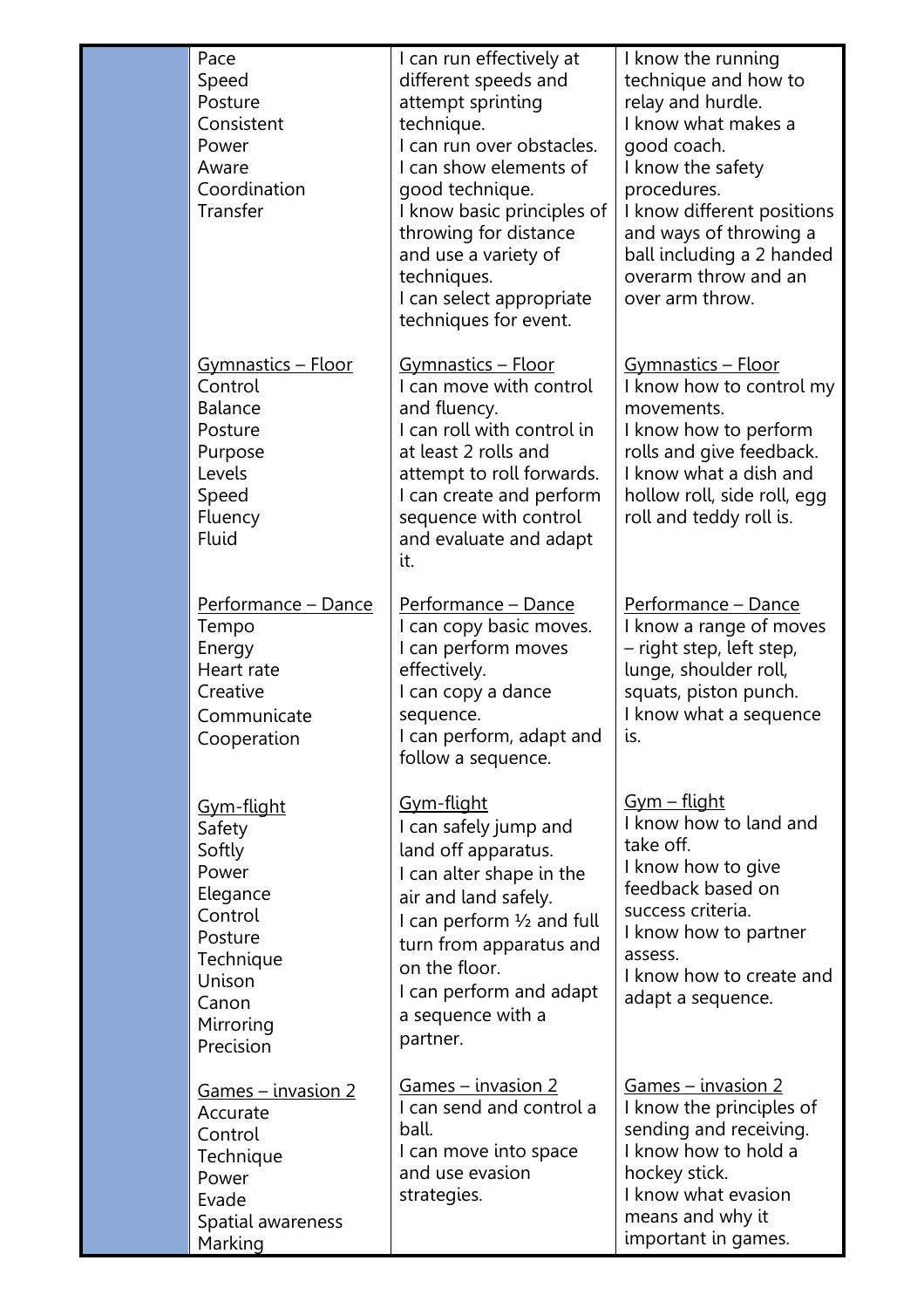|                                                                                                                                             | I can shadow an<br>opponent and<br>understand marking.                                                                                                                                                                                                                                                                                      | I know what attackers<br>and defenders need to<br>think about.<br>I know the difference<br>between attack and<br>defence.                                                                                                                                                                                                                   |
|---------------------------------------------------------------------------------------------------------------------------------------------|---------------------------------------------------------------------------------------------------------------------------------------------------------------------------------------------------------------------------------------------------------------------------------------------------------------------------------------------|---------------------------------------------------------------------------------------------------------------------------------------------------------------------------------------------------------------------------------------------------------------------------------------------------------------------------------------------|
| <u>Games – net/wall</u><br>Coordination<br>Focus<br>Control<br>Movement<br>Technique<br>Volley                                              | Games - net/wall<br>I can return a bouncing<br>ball with my hand.<br>I can rally with a partner.<br>I can throw and catch<br>accurately.<br>I can hit a moving ball<br>with control.<br>I can hit a ball with a<br>bounce, and a volley.<br>I can show awareness of<br>space.                                                               | Games – net/wall<br>I know the hitting<br>position.<br>I know how to<br>coordinate.<br>I know how to bounce<br>catch.                                                                                                                                                                                                                       |
| <b>Athletics</b><br><b>Balance</b><br>Strength<br>Control<br>Posture<br>Consistent<br>Pulse rate<br>Heart rate<br>Safety<br><b>Transfer</b> | <b>Athletics</b><br>I can jump and land with<br>control.<br>I can describe and<br>evaluate jumping action.<br>I can run fast with<br>elements of technique.<br>I can recognise and<br>describe what my body<br>feels like.<br>I can use a variety of<br>techniques to throw.<br>I can select the<br>appropriate technique<br>for the event. | <b>Athletics</b><br>I know how to jump for<br>height and with power<br>and balance.<br>I know the basic<br>principles of throwing for<br>distance.<br>I know the running<br>technique and how<br>running affects health<br>and fitness.                                                                                                     |
| Games - striking and<br><u>fielding</u><br>Control<br>Accuracy<br>Power<br>Technique<br>Coordination<br>Relax<br>Focus                      | <u>Games – striking and</u><br>fielding<br>I can demonstrate the<br>correct throwing<br>technique.<br>I can stop a ball using<br>the correct technique<br>and hit a stationary and<br>moving ball.<br>I can react quickly to<br>events.                                                                                                     | <u>Games – striking and</u><br><u>fielding</u><br>I know the correct<br>throwing technique.<br>I know principles of a<br>game.<br>I know the correct<br>technique to stop a ball.<br>I know to run after the<br>ball has been struck and<br>know the need for<br>urgency in the field.<br>I know how to strike a<br>static and moving ball. |
| <b>Athletics</b><br>Weight<br>Power                                                                                                         | <b>Athletics</b><br>I can jump and land with<br>control.                                                                                                                                                                                                                                                                                    | <b>Athletics</b><br>I know the difference<br>between sprint and<br>endurance.                                                                                                                                                                                                                                                               |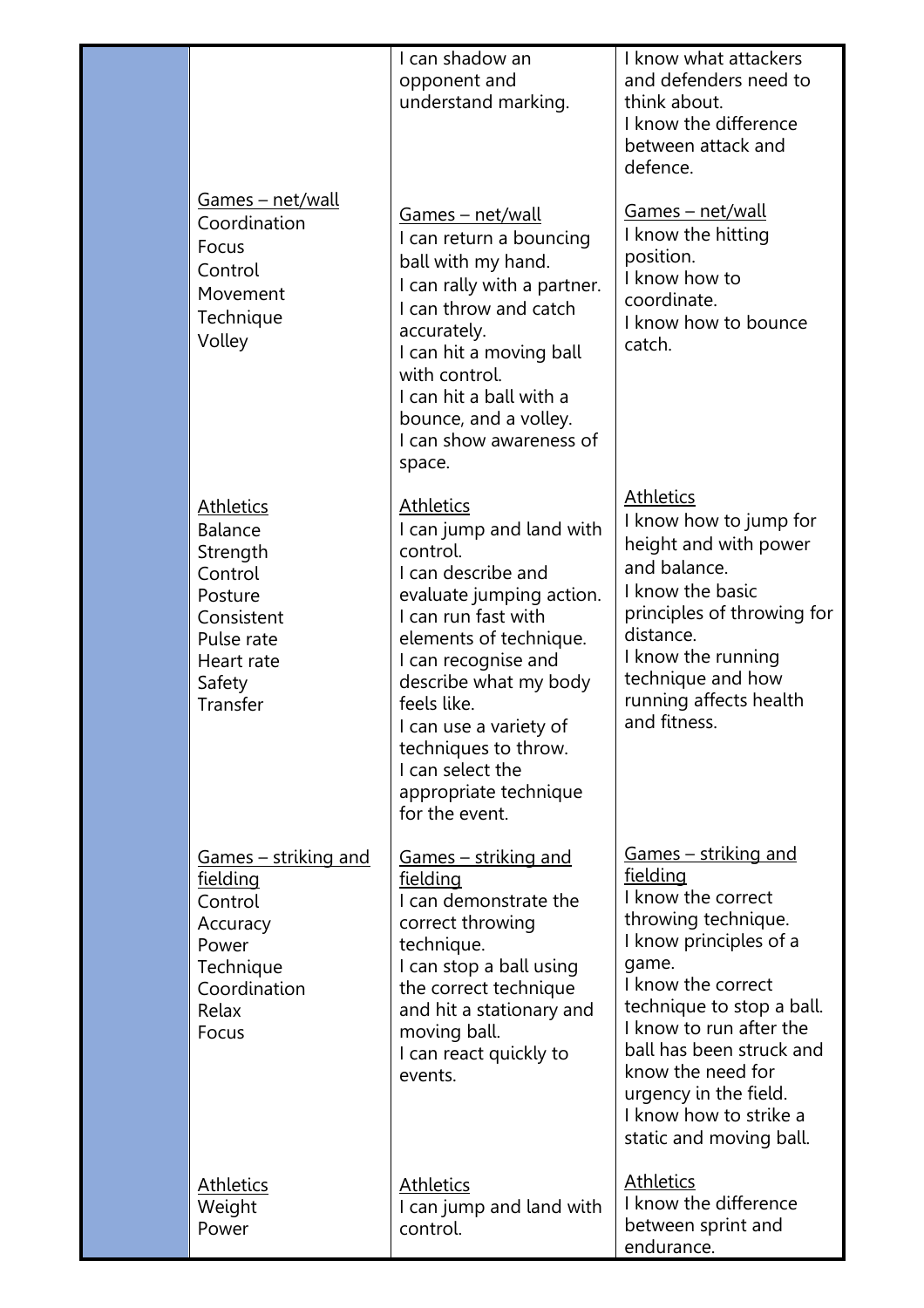| <b>Balance</b>   | I can jump for distance.   | I know how to adjust    |
|------------------|----------------------------|-------------------------|
| Transfer         | I can demonstrate all      | running pace            |
| Control          | aspects of the jumping     | appropriately.          |
| Strength         | action.                    |                         |
| Posture          | I can respond quickly to   |                         |
| Pump             | stimulus.                  |                         |
| Pace             | I can show good            |                         |
| Distance         | acceleration and select    |                         |
|                  | the appropriate speed.     |                         |
|                  | I can use different        |                         |
|                  | throwing techniques.       |                         |
|                  |                            |                         |
| <u>Swimming</u>  | <u>Swimming</u>            | <u>Swimming</u>         |
| Water            | I can swim a distance of   | I know how to keep safe |
| Safety           | at least 25m confidently,  | in water.               |
| Confidence       | competently and            | I know the different    |
| <b>Strokes</b>   | proficiently.              | strokes.                |
| Front crawl      | I can use a range of       | I know how to swim.     |
| Back stroke      | strokes effectively.       |                         |
| Breast-stroke    | I can perform safe self-   |                         |
| Safe self-rescue | rescue in different water- |                         |
|                  | based situations.          |                         |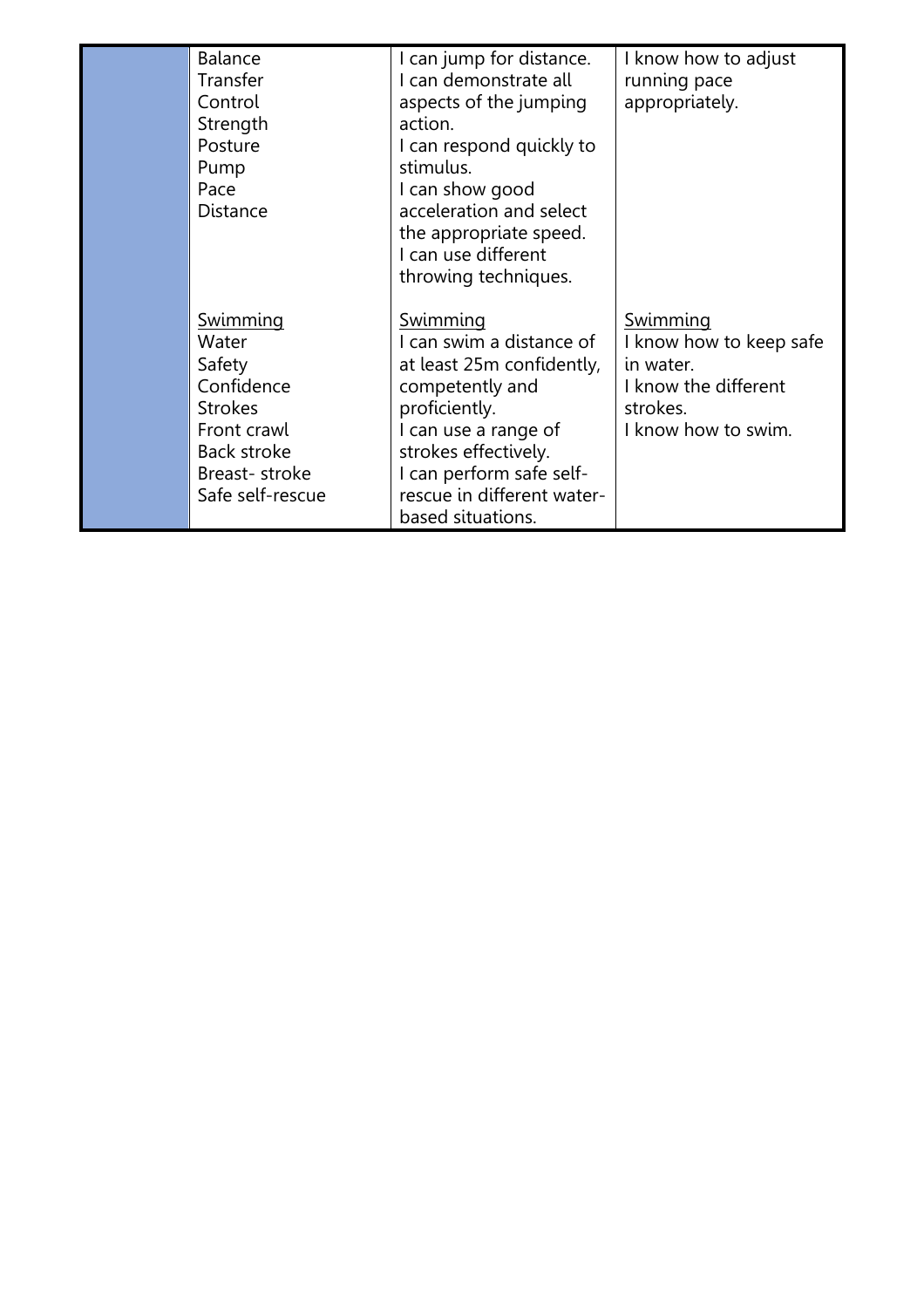| Gym-body<br>management<br>Slow<br>Control<br>Counterbalance<br>Counter-tension<br>Precision<br>Smooth<br>React | Gym- body management<br>I can perform mirrored<br>balances.<br>I can perform balances<br>with partner support and<br>link them.<br>I can perform a basic<br>sequence and respond<br>to feedback.                                                                                                                            | Gym- body management<br>I know how to perform.<br>I know a range of<br>balances.<br>I know how to create a<br>sequence.<br>I know how to refine and<br>improve sequences<br>based on feedback.                                                                        |
|----------------------------------------------------------------------------------------------------------------|-----------------------------------------------------------------------------------------------------------------------------------------------------------------------------------------------------------------------------------------------------------------------------------------------------------------------------|-----------------------------------------------------------------------------------------------------------------------------------------------------------------------------------------------------------------------------------------------------------------------|
| <u> Games – invasion</u><br>Score<br>Still<br>Intercept<br><b>Block</b><br>Teamwork<br>Cooperation<br>Support  | <u> Games - invasion</u><br>I can move to catch and<br>pass and execute a<br>variety of passes and<br>move into space.<br>I can use evasion<br>strategies.<br>I can understand<br>marking.<br>I can react to an attack.<br>I can apply basic<br>principles of attack and<br>defence.<br>I can give and receive<br>feedback. | <u> Games – invasion</u><br>I know the difference<br>between shot and pass.<br>I know and use the<br>correct technique.<br>I know how to send and<br>control a ball to shoot<br>effectively.<br>I know how to use<br>evasion.<br>I know the principles of<br>defence. |
| Interpretive dance<br>Imagination<br>Performance<br>Creativity<br>Adapt<br>Refine                              | Interpretive dance<br>I can perform as a<br>character with some<br>expression.<br>I can perform narrative.<br>I can work as a group.<br>I can use choreographic<br>principles to create<br>narrative.                                                                                                                       | Interpretive dance<br>I know how to explore<br>characters in a narrative.<br>I know how to<br>communicate narrative.<br>I know how to adapt to<br>different stimuli.                                                                                                  |
| Athletics - indoor<br>Distance<br><b>Fluid</b><br>Technique<br>Weight                                          | Athletics - indoor<br>I can perform jumping<br>technique with precision.<br>I can set a personal best<br>and show improvement.<br>I can select an<br>appropriate speed for a<br>race and maintain a<br>constant pace.<br>I can demonstrate quick<br>reactions.<br>I can use different<br>throwing techniques.               | Athletics - indoor<br>I know jumping<br>technique.<br>I know how to adapt and<br>refine effective<br>technique.                                                                                                                                                       |
| <u>Gym-floor</u><br>Precision<br>Poise<br>Combine                                                              | <u>Gym-floor</u><br>I can perform rolls with<br>control and from<br>different starting points.                                                                                                                                                                                                                              | <u>Gym-floor</u><br>I know how to roll in a<br>variety of ways.<br>I know how to backward<br>roll.                                                                                                                                                                    |

**Year 4:**<br>Gym: body management/ floor exercises/flight<br>Games: Invasion/ net, wall/ striking & fielding<br>Dance: Interpretive/ performance<br>Athletics: indoor & outdoor **Gym: body management/ floor exercises/flight Games: Invasion/ net, wall/ striking & fielding Dance: Interpretive/ performance Athletics: indoor & outdoor**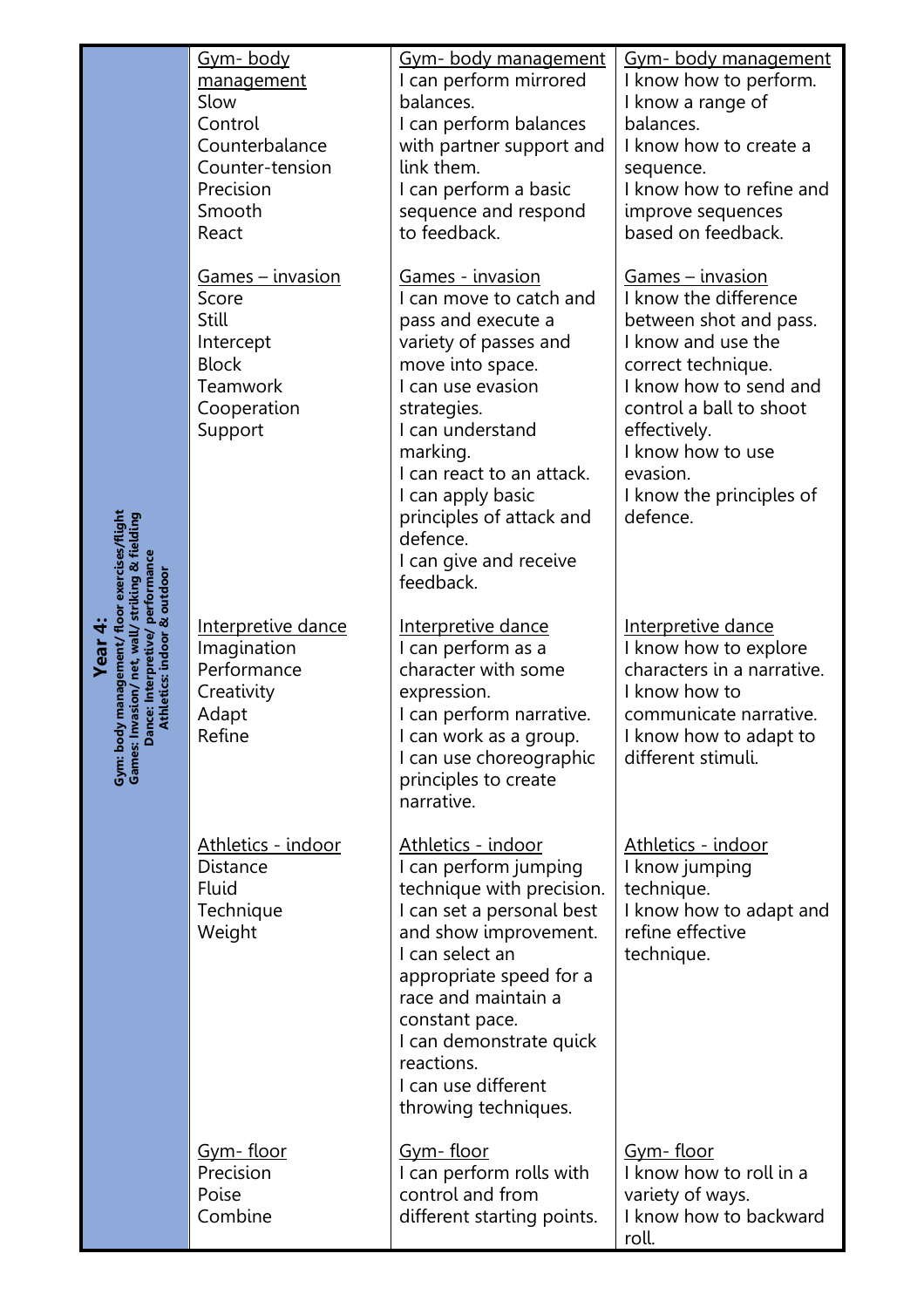|                                                                                                                                | I can attempt backwards<br>roll.<br>I can change direction in<br>a sequence and adapt.<br>I can perform complex<br>sequence with a partner.                                                                                                                | I know how to create a<br>sequence, including a<br>change of direction.<br>I know how to adapt a<br>sequence.                                                                                                             |
|--------------------------------------------------------------------------------------------------------------------------------|------------------------------------------------------------------------------------------------------------------------------------------------------------------------------------------------------------------------------------------------------------|---------------------------------------------------------------------------------------------------------------------------------------------------------------------------------------------------------------------------|
| <u> Dance – performance</u><br>Precision<br>Timing<br>Movement<br>Formation<br>Expression<br>Speed<br>Adapt<br>Refine<br>Flair | <u>Dance - performance</u><br>I can copy dance moves<br>and a sequence.<br>I can adapt to changes.<br>I can perform a<br>sequence.<br>I can suggest ideas and<br>improvements in a group<br>situation.                                                     | Dance - performance<br>I know how to modify<br>and refine a dance<br>routine.<br>I know how to create a<br>dance sequence.                                                                                                |
| <u>Gym – flight</u><br>Height<br>Cushion<br>Power<br>Flexible<br>Extension<br>Poise<br>Tension                                 | <u>Gym - flight</u><br>I can demonstrate a safe<br>landing and effective<br>turn.<br>I can show control when<br>jumping and turning.<br>I can perform leaps.<br>I can perform leaps with<br>control.<br>I can copy a sequence<br>and use leaps             | <u>Gym - flight</u><br>I know how to perform<br>jumps and land safely.<br>I know how to perform<br>di.<br>different leaps.<br>I know how to follow,<br>create and refine and<br>adapt a sequence.                         |
| <b>Invasion games</b><br>Space<br><b>Block</b><br>Intercept                                                                    | <b>Invasion games</b><br>I can move to control<br>and pass a ball.<br>I can move into space.<br>I can use evasion<br>strategies.<br>I can understand<br>marking.<br>I can react to an attack.<br>I can apply basic<br>principles of attack and<br>defence. | Invasion games<br>I know the different<br>between shot and pass<br>and how to use the<br>correct technique.<br>I know how to send and<br>control a ball and shoot<br>effectively.<br>I know the principles of<br>defence. |
| Games - Net - wall<br><b>Balance</b><br>Reaction                                                                               | <u>Games – Net – wall</u><br>I can perform forehand,<br>backhand and volley<br>accurately, with control<br>and precision.<br>I can select an<br>appropriate shot to play.<br>I can participate in a<br>rally.                                              | <u>Games - Net - wall</u><br>I know the difference<br>between shots and can<br>perform them.<br>I know how to develop<br>the backhand.<br>I know how to use a<br>volley technique and<br>develop it.                      |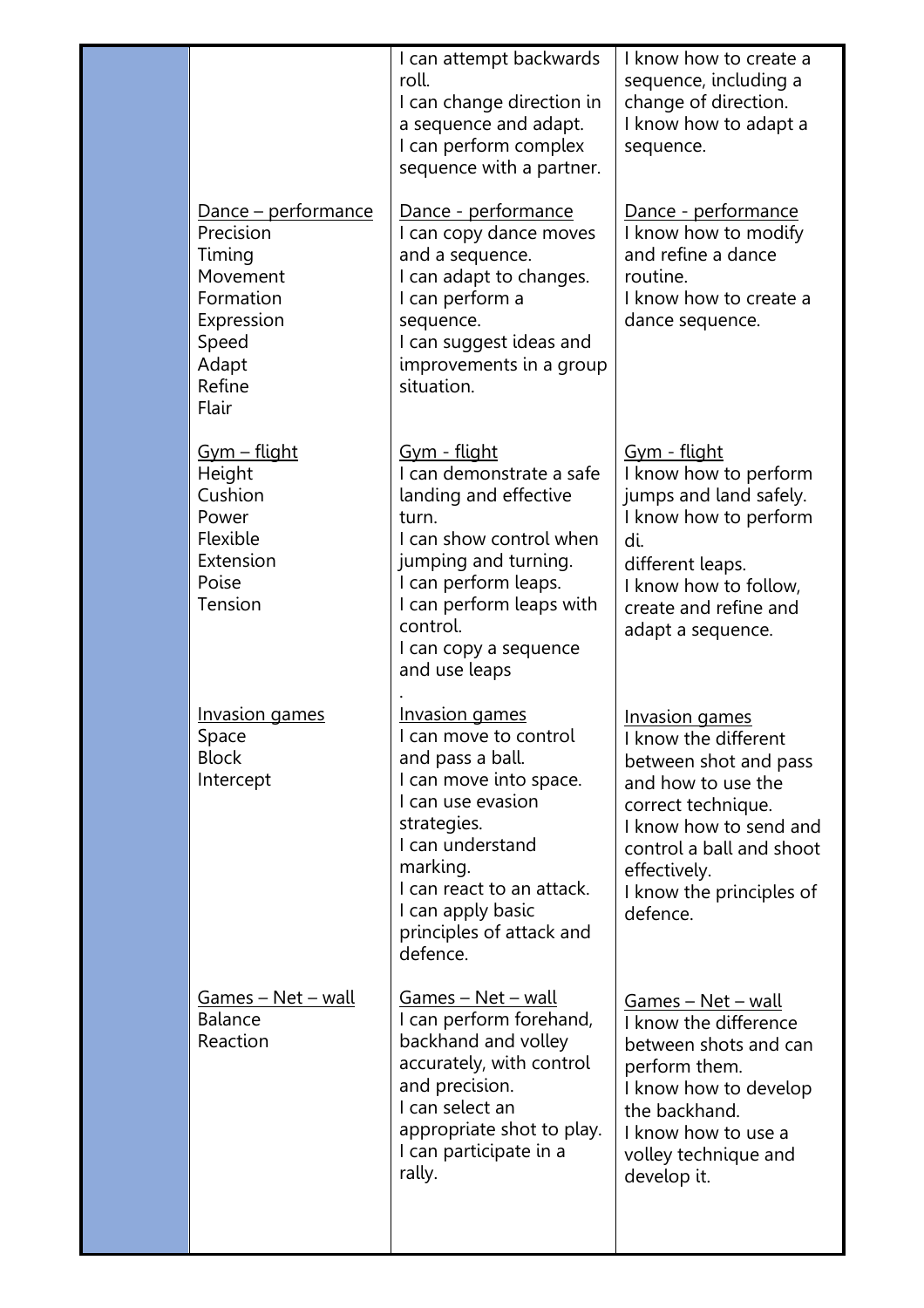| <b>Athletics</b><br><b>Distance</b><br><b>Fluid</b><br>Speed<br>Technique<br>Power<br>Pace<br>Endurance<br>Posture<br>Positioning | <u>Athletics</u><br>I can attempt a running<br>jump showing control.<br>I can select appropriate<br>speed for a race and<br>maintain a constant<br>pace.<br>I can demonstrate quick<br>reactions.<br>I can evaluate different<br>starting positions.<br>I can use different<br>throwing techniques.                | <u>Athletics</u><br>I know and can describe<br>the effects of exercise.<br>I know how to record<br>accurately how the body<br>reacts to exercise.<br>I know how to run and<br>jump effectively.<br>I know different starting<br>positions.<br>I know how to throw for<br>distance using different<br>techniques and with<br>power. |
|-----------------------------------------------------------------------------------------------------------------------------------|--------------------------------------------------------------------------------------------------------------------------------------------------------------------------------------------------------------------------------------------------------------------------------------------------------------------|------------------------------------------------------------------------------------------------------------------------------------------------------------------------------------------------------------------------------------------------------------------------------------------------------------------------------------|
| <b>Athletics</b><br>Competitive<br>Accelerate<br>Decelerate<br>Aware                                                              | <b>Athletics</b><br>I can link different<br>movements in a jumping<br>sequence.<br>I can accelerate and<br>decelerate appropriately.<br>I can run around a curve,<br>maintaining technique.<br>I can identify areas of<br>strength.                                                                                | <b>Athletics</b><br>I know how to pass a<br>baton.<br>I know how to link<br>forward movements<br>together.<br>I know how to run as part<br>of a team and with<br>control.<br>I know how to throw for<br>distance.<br>I know how to apply<br>techniques to<br>competitions.                                                         |
| Games - striking and<br><u>fielding</u><br>Cooperation<br>Reaction<br>Attention<br>Teamwork                                       | <u>Games – striking and</u><br>fielding<br>I can throw accurately<br>using technique.<br>I can stop a moving ball<br>and react appropriately<br>to stop it.<br>I can strike a moving ball<br>in an intended direction.<br>I can explain the rules of<br>a game and demonstrate<br>striking and fielding<br>skills. | <u>Games – striking and</u><br>fielding<br>I know the rules of a<br>game and how to win a<br>game.<br>I know how to throw<br>accurately using different<br>techniques.<br>I know fielding<br>techniques.<br>I know how to apply<br>skills to a game situation.                                                                     |
| <u>Swimming</u><br>As Y3                                                                                                          | <u>Swimming</u><br>I can swim a distance of<br>at least 25m.<br>I can use a range of<br>strokes effectively.<br>I can swim competently,<br>confidently and<br>proficiently.<br>I can perform safe self-<br>rescue in different water-<br>based situations.                                                         | <u>Swimming</u><br>I know how to keep safe<br>in water.<br>I know the different<br>strokes.<br>I know how to swim.                                                                                                                                                                                                                 |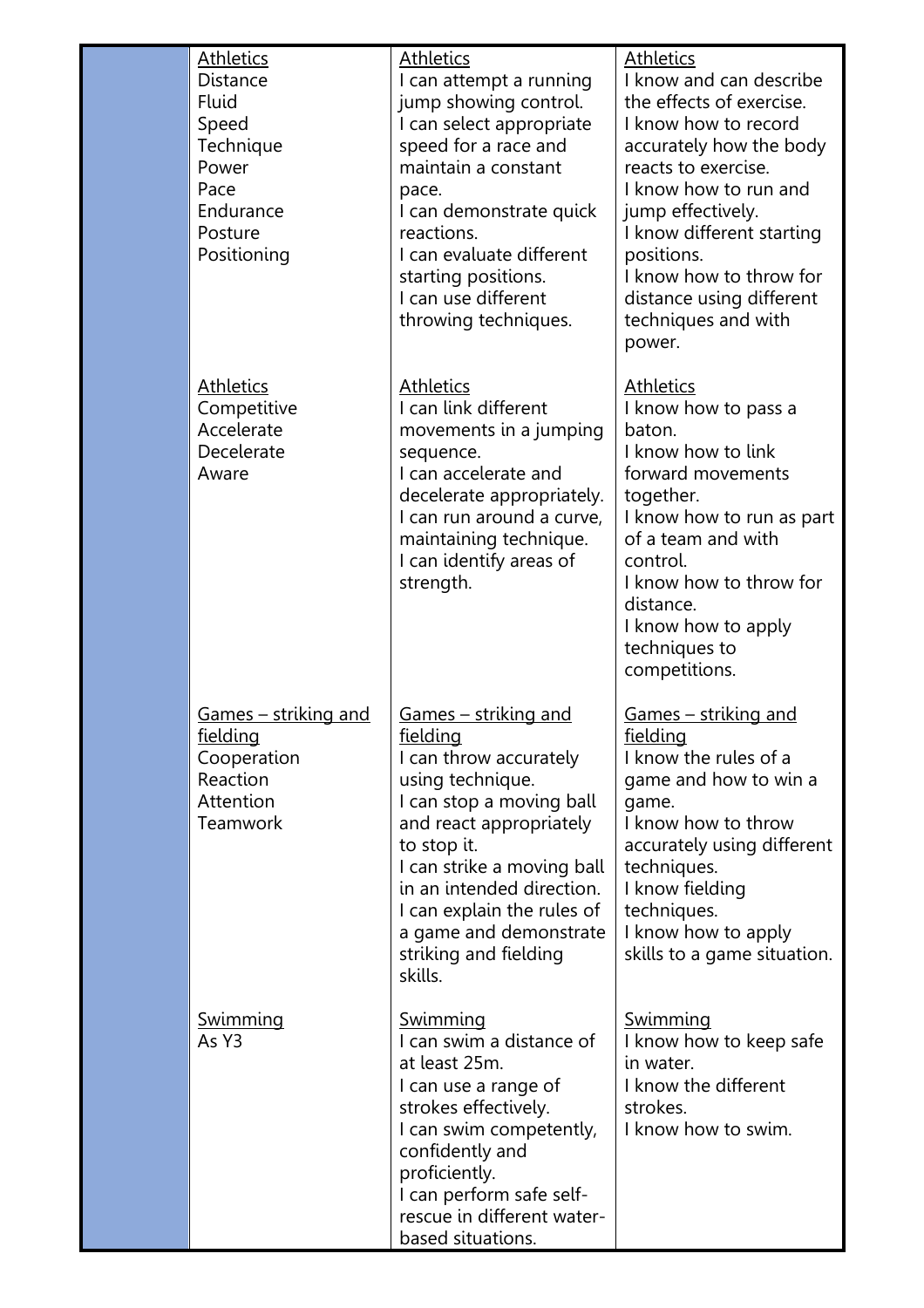|                             | <u>Gym – body</u><br>management<br>Control<br>Accuracy<br>Mirror<br>Opposite<br>Tension<br>Support<br>Adapt<br><b>Fluid</b>                                          | <u>Gym – body</u><br>management<br>I can perform a range of<br>mirrored balances.<br>I can use apparatus and<br>partner to balance.<br>I can show control and<br>tension.<br>I can show some level of<br>control and fluidity in<br>sequence.                                                       | <u>Gym – body</u><br>management<br>I know how to support a<br>partner.<br>I know how to create a<br>sequence.<br>I know how to evaluate a<br>sequence.                                                                                                                                  |
|-----------------------------|----------------------------------------------------------------------------------------------------------------------------------------------------------------------|-----------------------------------------------------------------------------------------------------------------------------------------------------------------------------------------------------------------------------------------------------------------------------------------------------|-----------------------------------------------------------------------------------------------------------------------------------------------------------------------------------------------------------------------------------------------------------------------------------------|
|                             | Games - invasion<br>Technique<br>Power<br>Accurate<br><b>Steadiness</b><br>Agility<br>Awareness<br>Choices<br>Attack<br>Defence<br>Patience<br><b>Tactics</b>        | <u> Games - invasion</u><br>I can send and control a<br>ball accurately<br>I can use evasive<br>strategies and follow and<br>apply attacking and<br>defensive strategies.<br>I can use basic principles<br>in attack in defence.<br>I can participate in a<br>game.                                 | <b>Games - invasion</b><br>I know how to use the<br>correct technique.<br>I know evasive skills and<br>tactics.                                                                                                                                                                         |
| Athletics: indoor & outdoor | Interpretive dance<br>Creativity<br>Originality<br>Fluidity<br>Continuous<br>Tempo<br>Expression<br>Interpretation<br>Performance<br>Linking<br>Precision<br>Emotion | Interpretive dance<br>I can move appropriately<br>to the music and show<br>elements of originality.<br>I can work cooperatively<br>with a partner.<br>I can link movements to<br>a story.<br>I can perform narrative<br>with expression.<br>I can perform and<br>evaluate a sequence.               | Interpretive dance<br>I know how to respond<br>to music.<br>I know how to create a<br>narrative based on music.                                                                                                                                                                         |
|                             | Athletics - indoor<br>Explosion<br>Power<br>Height<br>Distance<br>Elastic<br>Speed<br>Agility<br>Reactions<br>Pace<br><b>Tactics</b><br>Support                      | Athletics - indoor<br>I can execute good<br>technique.<br>I can show elements of<br>explosion and combine it<br>with control.<br>I can use the correct<br>running technique and<br>demonstrate ability to<br>change speed.<br>I can sustain a run at an<br>appropriate pace,<br>adapting in a race. | Athletics - indoor<br>I know good technique<br>and my preferred take off<br>foot.<br>I know how to improve<br>quality of technique.<br>I know how to increase<br>power and control.<br>I know the principles of<br>sprinting.<br>I know how to run an<br>endurance race<br>effectively. |
|                             | Gymnastics - floor<br>Control<br>Precision                                                                                                                           | <u> Gymnastics – floor</u>                                                                                                                                                                                                                                                                          | Gymnastics - floor<br>I know how to use a<br>variety of rolls.                                                                                                                                                                                                                          |

**Year 5:**<br>Gym: body management/ floor exercises/flight<br>Games: Invasion/ net, wall/ striking & fielding<br>Dance: Interpretive/ performance **Gym: body management/ floor exercises/flight Games: Invasion/ net, wall/ striking & fielding Dance: Interpretive/ performance**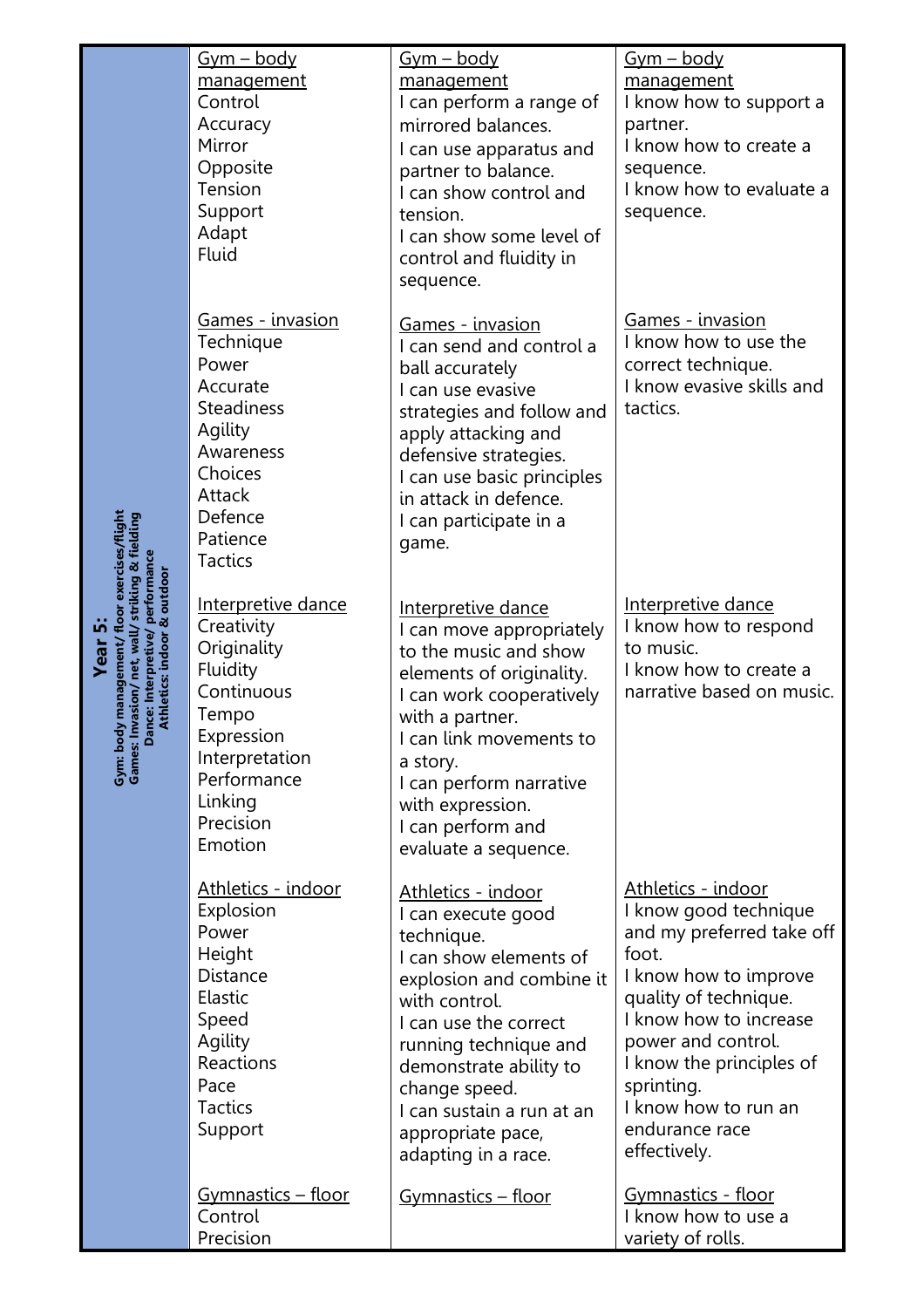| Poise<br>Fluency<br><b>Fluid</b><br>Movement                                                                                                                                                   | I can perform rolls with<br>control from different<br>starting positions.<br>I can start and exit a roll<br>with control.<br>I can attempt a<br>cartwheel.<br>I can evaluate a<br>performance and<br>perform with creativity.<br>I can work<br>collaboratively.                                                                          | I know how to perform<br>and evaluate a sequence.                                                                                                                                                                                      |
|------------------------------------------------------------------------------------------------------------------------------------------------------------------------------------------------|------------------------------------------------------------------------------------------------------------------------------------------------------------------------------------------------------------------------------------------------------------------------------------------------------------------------------------------|----------------------------------------------------------------------------------------------------------------------------------------------------------------------------------------------------------------------------------------|
| <u>Dance-performance</u><br>Tempo<br>Timing<br>Energy<br><b>Beat</b><br>Patience<br>Confidence                                                                                                 | <u>Dance-performance</u><br>I can work within a<br>group and create parts<br>of a sequence.<br>I can perform different<br>moves, including<br>a short sequence.                                                                                                                                                                          | <u>Dance- performance</u><br>I know how to create a<br>dance sequence.<br>I know how to perform<br>part of a sequence.<br>I know how to refine a<br>sequence.                                                                          |
| <u> Gymnastics - flight</u><br>Control<br>Elegance<br>Height<br>Cushion<br>Power<br>Technique<br>Precision<br>Smooth<br>Flexible<br>Extension<br>Poise<br>Tension<br>Link<br>Fluidity<br>Level | Gymnastics - flight<br>I can demonstrate a safe<br>landing and effective<br>turn showing control.<br>I can perform leaps with<br>control.<br>I can use leaps in a<br>sequence.<br>I can create and copy a<br>simple sequence.                                                                                                            | <u> Gymnastics - flight</u><br>I know how to perform<br>jumps and land safely.<br>I know to create an<br>original sequence, and<br>refine and adapt.                                                                                   |
| <u> Games - Invasion</u><br>Accurate<br>Concentrate<br>Control<br>Technique<br><b>Steadiness</b><br>Space<br>Agility<br>Awareness<br>Patience<br>Pressure<br><b>Tactics</b>                    | <u> Games – Invasion</u><br>I can send and control a<br>ball on the move.<br>I can show accuracy.<br>I can move into space.<br>Lcan use evasive<br>strategies and follow<br>attacking/defensive<br>instructions and apply<br>strategies.<br>I can participate in game.<br>I can evaluate own<br>performance and<br>demonstrate teamwork. | <b>Games - Invasion</b><br>I know and use correct<br>technique to send and<br>control a ball, shooting<br>with accuracy.<br>I know to develop an<br>awareness of tactics and<br>evasive skills. and apply<br>these to game situations. |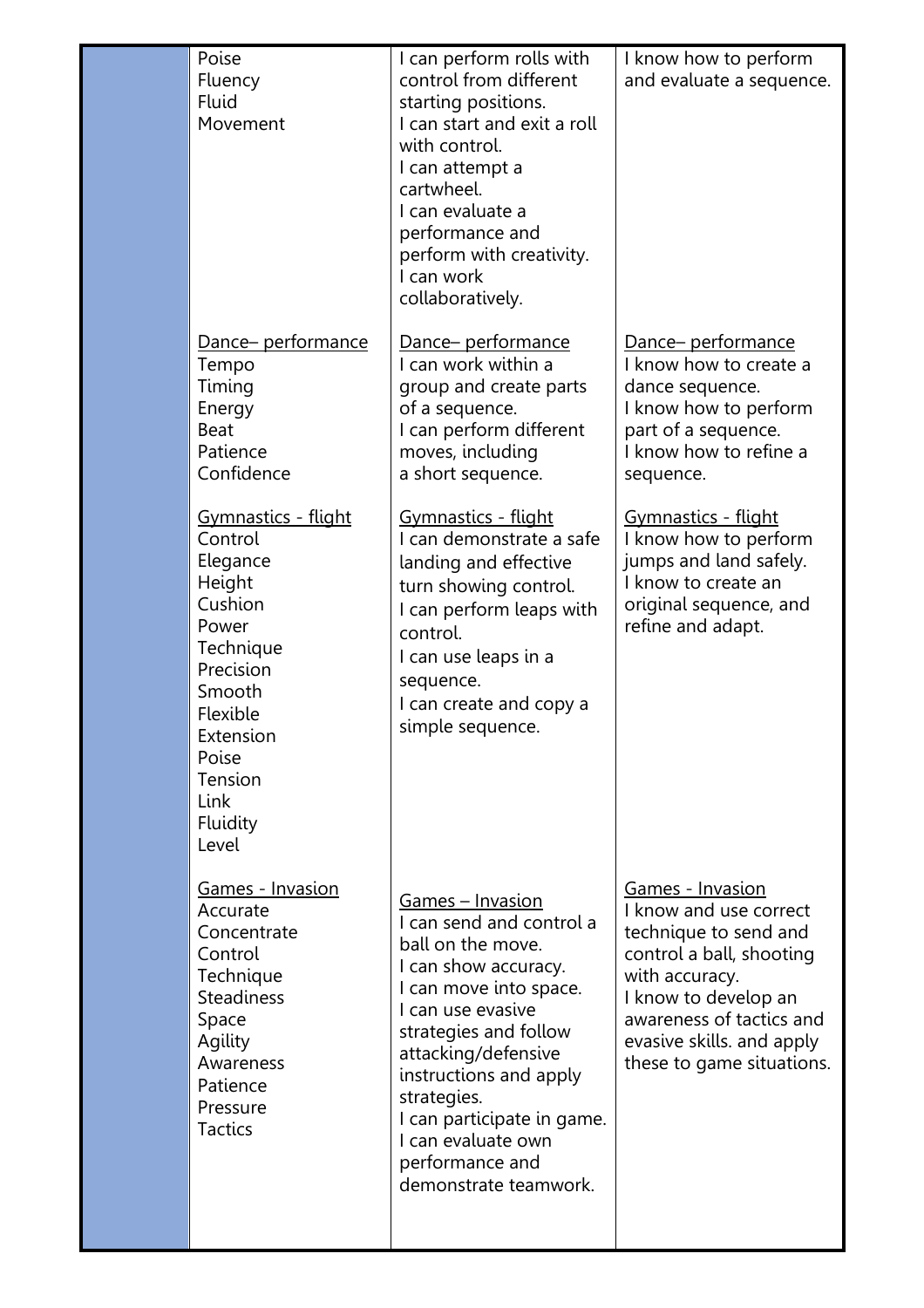| <u>Games – net wall</u><br>Control<br>Precision<br>Space<br>Aim<br>Focus<br>Coordination<br>Accuracy<br>Power<br>Grip<br>Technique<br>Concentration                                                                               | <u> Games – net wall</u><br>I can hit a moving ball.<br>I can keep a rally going.<br>I can hit a ball on the<br>volley.<br>I can coordinate<br>throwing and hitting.<br>I can use a variety of<br>shots.                                                                                                                     | Games – net wall<br>I know how to do a<br>range of shots and how<br>to serve.<br>I know the rules of<br>tennis.<br>I know how to win.<br>I know how to play and<br>officiate a tennis game.                                    |
|-----------------------------------------------------------------------------------------------------------------------------------------------------------------------------------------------------------------------------------|------------------------------------------------------------------------------------------------------------------------------------------------------------------------------------------------------------------------------------------------------------------------------------------------------------------------------|--------------------------------------------------------------------------------------------------------------------------------------------------------------------------------------------------------------------------------|
| <u>Athletics</u><br><b>Distance</b><br><b>Balance</b><br>Control<br>Speed<br><b>Fluid</b><br>Effort<br>Power<br>Competitive<br>Technique<br>Endurance<br>Pace<br><b>Drive</b><br>Positioning<br>Posture<br>Transfer<br>Aggression | <b>Athletics</b><br>I can run and take-off<br>using my preferred take<br>off leg.<br>I can run and jump with<br>height.<br>I can perform a set<br>sequence with control.<br>I can record results of an<br>investigation.<br>I can demonstrate quick<br>reactions.<br>I can throw from<br>different positions,<br>accurately. | <b>Athletics</b><br>I know exercise affects<br>health and fitness.<br>I know how to develop<br>sequence jumps.<br>I know different starting<br>positions.<br>I know how to throw<br>using a short run up and<br>with accuracy. |
| <b>Athletics</b><br>Distance<br><b>Balance</b><br>Control<br>Speed<br>Fluid<br>Competitive<br>Constant<br>Pace<br>Technique<br>Communication<br>Hand/eye<br>coordination                                                          | <b>Athletics</b><br>I can jump using correct<br>technique.<br>I can pass and receive a<br>baton consistently whilst<br>maintaining speed.<br>I can throw from a short<br>run up.<br>I can identify strengths.                                                                                                                | <u>Athletics</u><br>I know the jumping<br>technique.<br>I know the running<br>technique.<br>I know to apply sprinting<br>to a track relay.                                                                                     |
| <u>Games – striking and</u><br>fielding<br>Accuracy<br>Power<br>Control<br>Speed<br>Positioning<br><b>HOWZAT</b><br>Body position                                                                                                 | <u>Games – striking and</u><br>fielding<br>I can throw effectively<br>and accurately.<br>I can catch using the<br>technique.<br>I can use the correct<br>technique of a cricket<br>bowl.                                                                                                                                     | <u>Games – striking and</u><br><u>fielding</u><br>I know how to throw<br>accurately.<br>I know the rules of a<br>game.<br>I know the basics of a<br>cricket bowl.                                                              |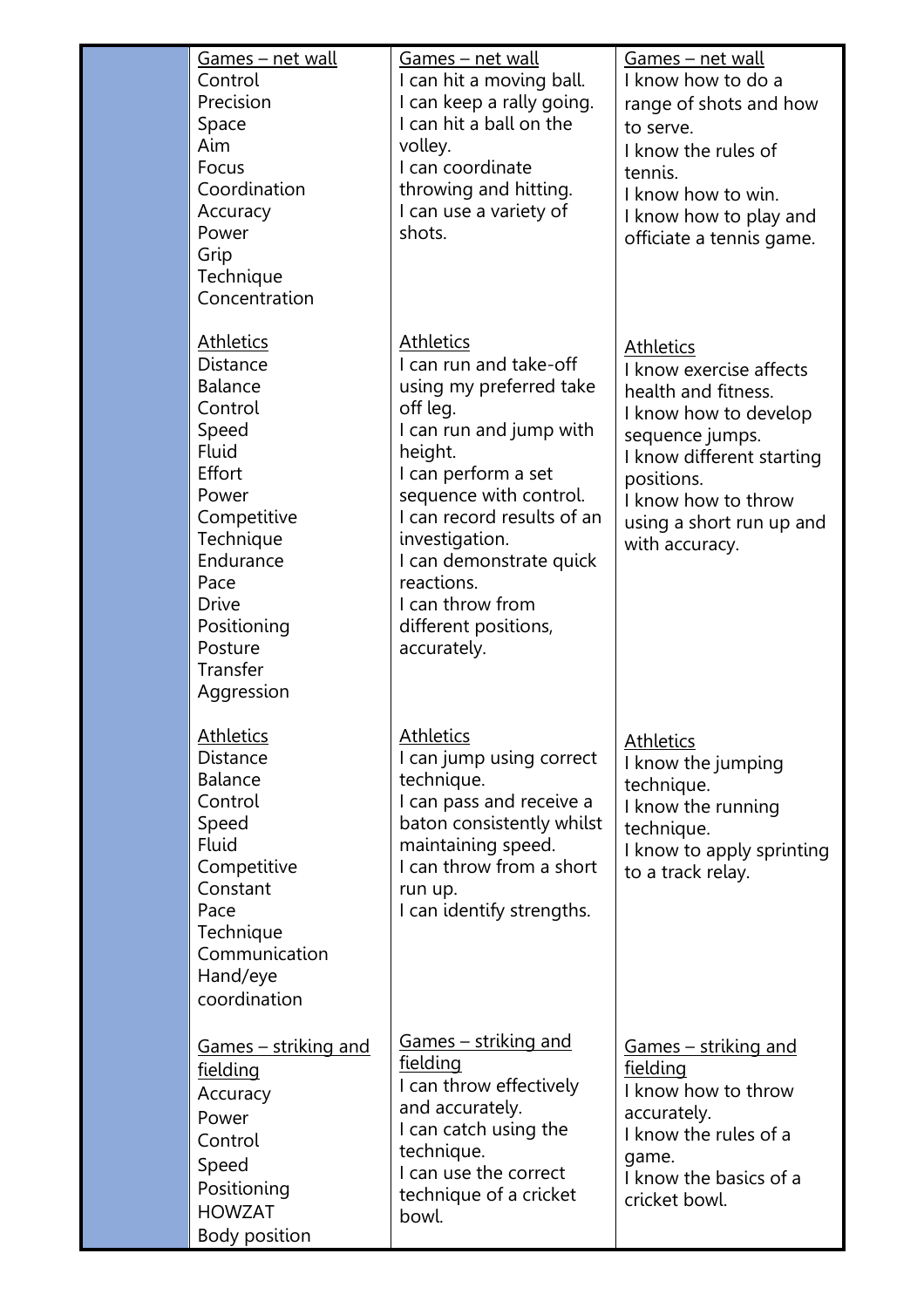

## I can hit a ball

consistently.

I can strike, field and

bowl.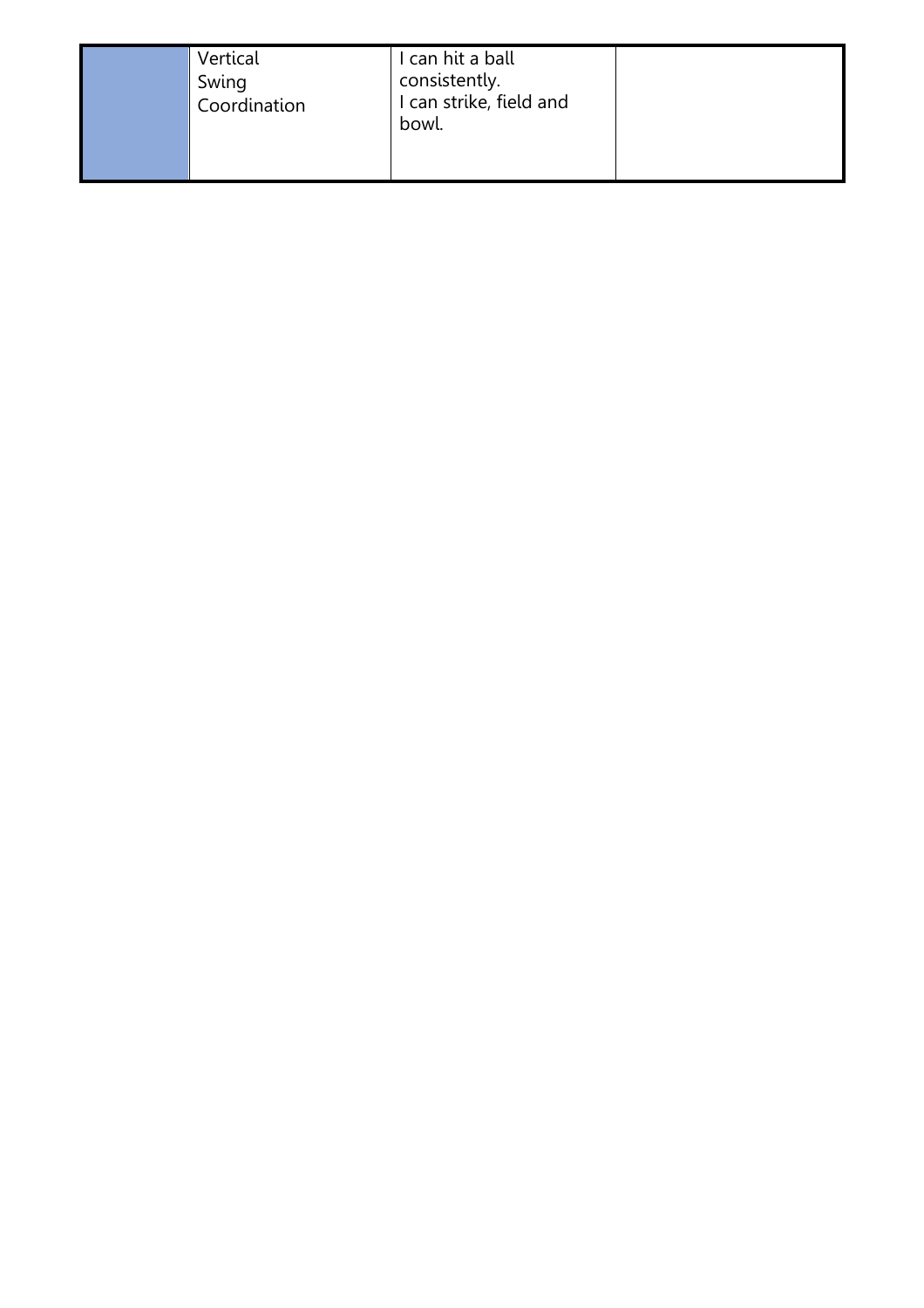|                                                                                      | <u>Gym – body</u><br>management<br>Flexibility<br><b>Stillness</b><br>Link<br>Precision<br>Speed<br>Levels  | <u>Gym – body</u><br>management<br>I can perform all<br>positions with support<br>and with adequate<br>tension.<br>I can perform positions<br>in isolation.                                                                                                                                                      | <u>Gym – body</u><br>management<br>I know what makes a<br>good sequence.<br>I know key gymnastic<br>positions.<br>I know how to link<br>gymnastic positions.<br>I know how to perform a<br>headstand.<br>I know how to create a<br>sequence and perform it<br>with quality. |
|--------------------------------------------------------------------------------------|-------------------------------------------------------------------------------------------------------------|------------------------------------------------------------------------------------------------------------------------------------------------------------------------------------------------------------------------------------------------------------------------------------------------------------------|-----------------------------------------------------------------------------------------------------------------------------------------------------------------------------------------------------------------------------------------------------------------------------|
| striking & fielding<br>exercises/flight                                              | <u>Games –invasion</u><br>Relax<br>Time<br>Options<br>Communication<br>Space<br>Pressure                    | <u>Games –invasion</u><br>I can send and control a<br>ball with accuracy, using<br>evasive strategies.<br>I can follow and apply<br>attacking and defensive<br>instructions and<br>strategies.<br>I can react to an attack.<br>I can use basic principles<br>in attack in defence.<br>I can participate in game. | Games -invasion<br>I know and use correct<br>technique.<br>I know how to send and<br>control a ball and to<br>shoot with accuracy.<br>I know how to apply<br>evasive skills to game<br>situations.<br>I know tactics and how to<br>apply them.                              |
| <b>Year 6:</b><br><b>Athletics: indoor</b><br>Games: Invasion<br>Dance:<br>Gym: body | Interpretive dance<br><b>Teamwork</b><br>Rhythmic<br>Energy                                                 | Interpretive dance<br>I can move appropriately<br>to the music, showing<br>elements of originality.<br>I can work cooperatively<br>with a partner.<br>I can link movements to<br>a story.<br>I can perform and link<br>dance phrases in a<br>sequence and evaluate.                                              | Interpretive dance<br>I know how to respond<br>to music.<br>I know how to create a<br>narrative basic on music.<br>I know how to refine a<br>narrative.                                                                                                                     |
|                                                                                      | Indoor athletics<br><b>Drive</b><br>Spring<br><b>Bounce</b><br>Control<br>Technique<br>Precision<br>Support | Indoor athletics<br>I can select appropriate<br>technique<br>independently.<br>I can show some<br>improvement in jumping.<br>I can use good technique<br>in all events.<br>I can sustain a run at an<br>appropriate pace and<br>adapt pace.                                                                      | Indoor athletics<br>I know to select<br>appropriate skill or<br>events.<br>I know how to run for an<br>extended period of time.                                                                                                                                             |
|                                                                                      | <u> Gymnastics – floor</u><br>Posture<br><b>Balance</b><br>Technique                                        | <b>Gymnastics - floor</b><br>I can perform and name<br>a variety of gymnastic<br>movements with control.                                                                                                                                                                                                         | <u> Gymnastics – floor</u><br>I know how to perform<br>gymnastic movements in<br>an extended sequence.                                                                                                                                                                      |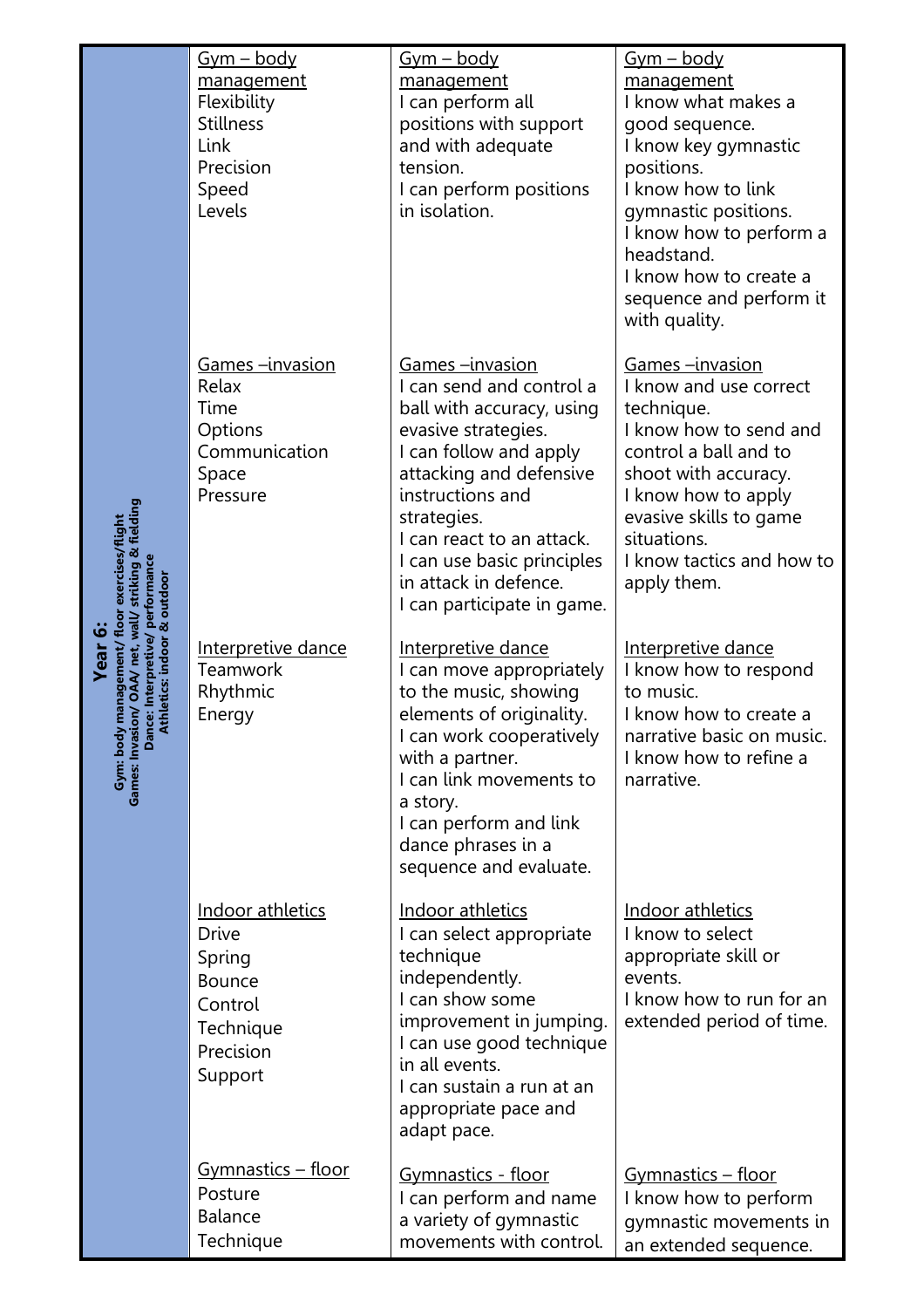| Flexibility<br>Repetition<br>Organised<br>Concentration                                       | I can create an extended<br>sequence, give feedback<br>and perform with<br>creativity, control and<br>enthusiasm.<br>I can use apparatus<br>sensibly and<br>appropriately.                                                                                                                                                                                                                                                                             | I know how to apply<br>gymnastic principles to<br>apparatus.                                                                                                                                                                                                                                         |
|-----------------------------------------------------------------------------------------------|--------------------------------------------------------------------------------------------------------------------------------------------------------------------------------------------------------------------------------------------------------------------------------------------------------------------------------------------------------------------------------------------------------------------------------------------------------|------------------------------------------------------------------------------------------------------------------------------------------------------------------------------------------------------------------------------------------------------------------------------------------------------|
| Dance - performance<br>Teamwork                                                               | Dance - performance<br>I can work within a<br>group.<br>I can perform a short<br>sequence.<br>I can communicate ideas.<br>I can perform a full<br>sequence with control.                                                                                                                                                                                                                                                                               | Dance - performance<br>I know a range of moves.<br>I know how to refine a<br>performance.<br>I know how to perform a<br>complex dance<br>sequence.                                                                                                                                                   |
| <u>Gym – flight</u><br><b>Balance</b><br>Seamless<br>Performance<br>Canon<br>Unison<br>Mirror | <u> Gym – flight</u><br>I can perform<br>movements with control<br>and create a complex<br>sequence.<br>I can work effectively as<br>a pair and within a<br>group.<br>I can evaluate other<br>performance.                                                                                                                                                                                                                                             | <u> Gym – flight</u><br>I know a variety of leaps,<br>turns and spins.<br>I know how to create and<br>perform a complex<br>sequence.<br>I know how to work with<br>a partner to adapt a<br>sequence.                                                                                                 |
| OAA<br>Teamwork<br>Cooperation<br>Communication<br>Problem solving<br>Lead<br>Decision making | <u>OAA</u><br>I can positively interact<br>with each other.<br>I can make decisions<br>effectively.<br>I can solve problems<br>when given different<br>representations.<br>I can use simple maps to<br>orientate and follow a<br>simple route with speed.<br>I can create a map using<br>simple representations.<br>I can perform activities<br>using basic orienteering<br>skills and symbols.<br>I can use compass<br>points, bearings and<br>turns. | <b>OAA</b><br>I know that things can be<br>represented in different<br>ways.<br>I know how to work<br>together to solve<br>problems.<br>I know a map is<br>representing objects and<br>areas.<br>I know key features using<br>a map.<br>I know a range of<br>orienteering and map<br>reading skills. |
| Games - net wall<br>As Y5                                                                     | <u> Games – net wall</u><br>I can hit a moving ball.<br>I can keep a rally going.                                                                                                                                                                                                                                                                                                                                                                      | <u>Games – net wall</u><br>I know the rules of<br>tennis.<br>I know the forehand shot.                                                                                                                                                                                                               |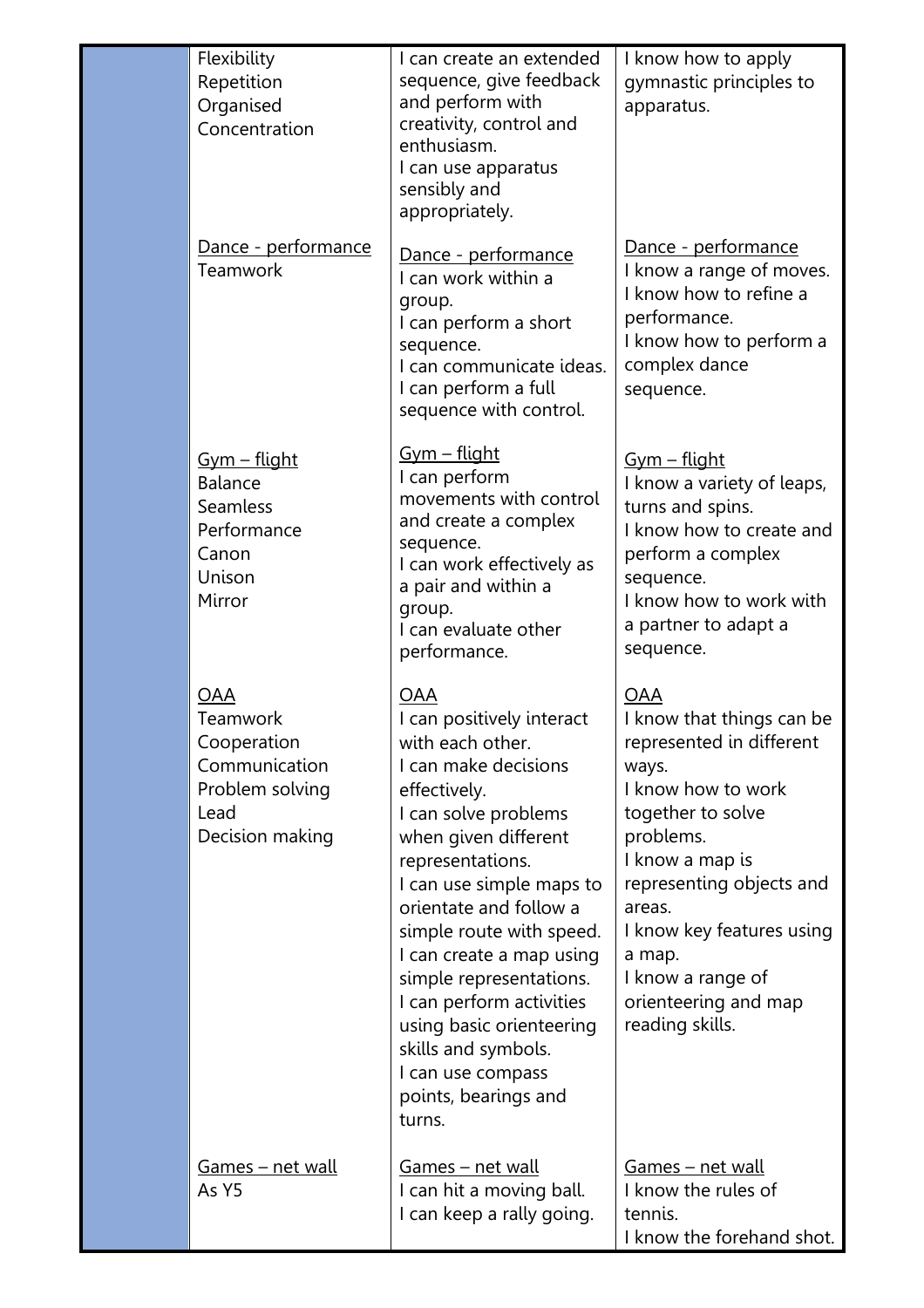|                                                                                                                                                       | I can hit a ball on the<br>volley with control.<br>I can complete<br>movement slowly in a<br>coordinated way.<br>I can use a variety of<br>shots.                                                                                                                                                                                                                                                     | I know the backhand<br>shot.<br>I know how to serve.<br>I know a selection of<br>shots.<br>I know how to officiate a<br>tennis game.                                                                                                                                                                               |
|-------------------------------------------------------------------------------------------------------------------------------------------------------|-------------------------------------------------------------------------------------------------------------------------------------------------------------------------------------------------------------------------------------------------------------------------------------------------------------------------------------------------------------------------------------------------------|--------------------------------------------------------------------------------------------------------------------------------------------------------------------------------------------------------------------------------------------------------------------------------------------------------------------|
| <u>Athletics</u><br>Performance<br>Motivation<br>Safety<br>Aware<br>Weight                                                                            | <b>Athletics</b><br>I can use parts of the<br>jumps and perform a<br>variety of jumps fluently.<br>I can throw using correct<br>technique and power.<br>I can jump using the<br>correct technique and<br>with fluency.<br>I can apply sprinting<br>technique to races.<br>I can show quick<br>reactions from a start<br>and transition into sprint.<br>I can sustain a run at an<br>appropriate pace. | <b>Athletics</b><br>I know the parts of the<br>jumps.<br>I know how to improve<br>jumping techniques.<br>I know how to improve<br>triple jumping technique.<br>I know how to use<br>tactics.<br>I know how to run at an<br>appropriate pace.<br>I know how to throw for<br>distance using different<br>techniques. |
| <u>Athletics</u><br><b>Effort</b><br>Energy<br>Power                                                                                                  | <b>Athletics</b><br>I can run and jump<br>without breaking a<br>stride.<br>I can use technique<br>fluently and consistently.<br>I can perform triple jump<br>with balance and control.<br>I can comment on<br>exercise affects our<br>bodies.<br>I can reflect my own<br>performance.                                                                                                                 | <b>Athletics</b><br>I know that exercise<br>makes us healthier and<br>fitter.<br>I know how to improve<br>jumping technique.<br>I know how exercise<br>affects fitness and<br>wellbeing.                                                                                                                           |
| <u> Games – striking and</u><br><u>fielding</u><br>Technique<br>Reactions<br>Concentration<br>Teamwork<br><b>Skills</b><br>Fair play<br>Communication | <u>Games – striking and</u><br>fielding<br>I can use correct<br>technique when<br>throwing and stopping a<br>ball.<br>I can transfer from stop<br>to throw quickly.<br>I can use correct<br>technique when striking<br>a ball and select<br>direction of strike.                                                                                                                                      | <u> Games – striking and</u><br><u>fielding</u><br>I know a range of fielding<br>and striking skills.<br>I know how to apply<br>skills to a game.<br>I know how to develop a<br>striking and fielding<br>game.                                                                                                     |